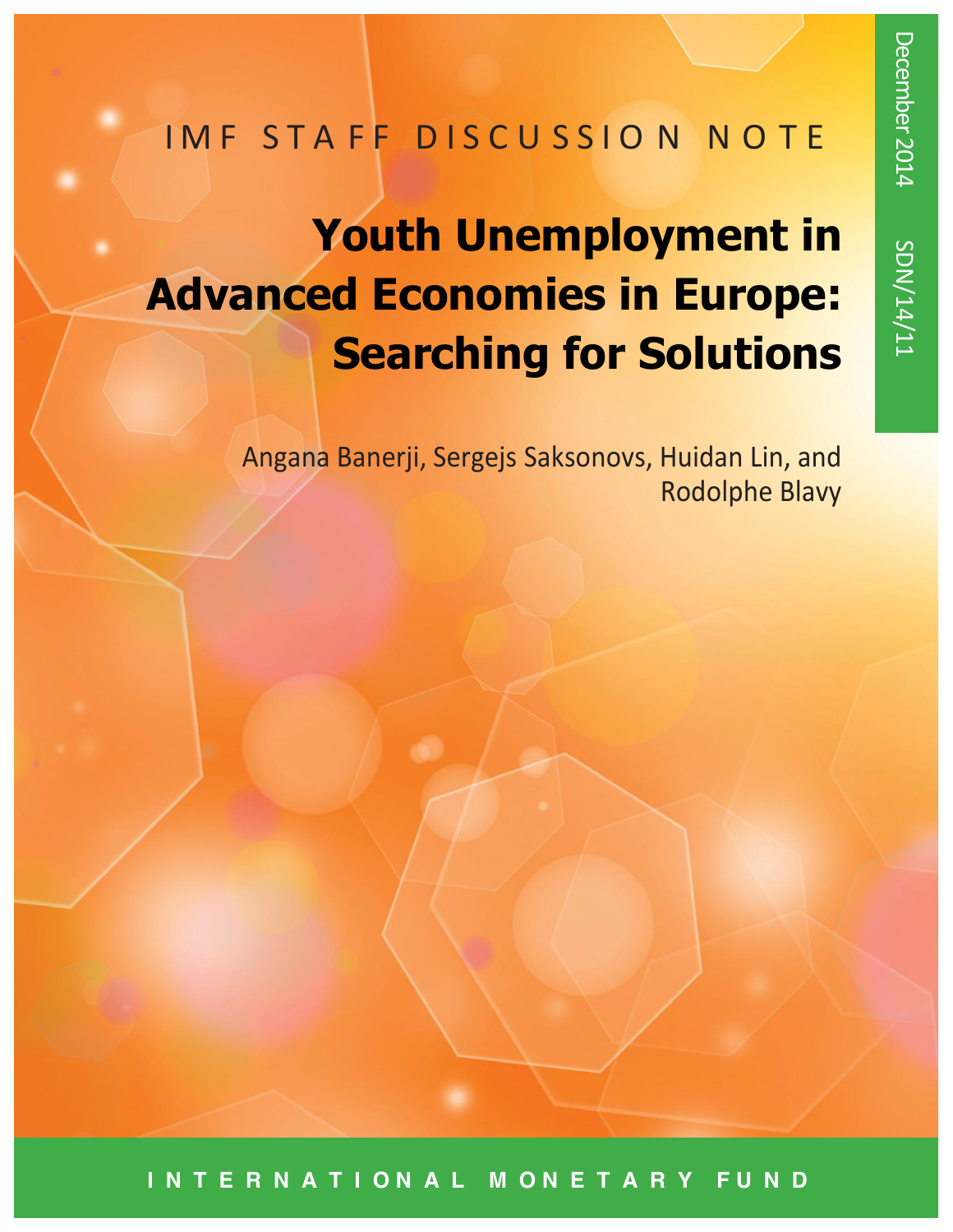#### INTERNATIONAL MONETARY FUND

#### European Department and Research Department

#### **Youth Unemployment in Advanced Economies in Europe: Searching for Solutions**

Prepared by Angana Banerji, Sergejs Saksonovs, Huidan Lin, and Rodolphe Blavy<sup>\*</sup>

Authorized for distribution by Poul M. Thomsen

December, 2014

**DISCLAIMER: This Staff Discussion Note represents the views of the authors and does not necessarily represent IMF views or IMF policy. The views expressed herein should be attributed to the authors and not to the IMF, its Executive Board, or its management. Staff Discussion Notes are published to elicit comments and to further debate.**

| JEL Classification Numbers: | E24, J21, J20                                                                             |
|-----------------------------|-------------------------------------------------------------------------------------------|
| Keywords:                   | Youth employment, youth unemployment, Okun's law,<br>business cycle, labor market factors |
| Authors' E-mail Addresses:  | ABanerji@imf.org; SSaksonvs@imf.org; HLin@imf.org;<br>RBlavy@imf.org                      |

 Led by Angana Banerji under the guidance of Petya Koeva Brooks and Mahmood Pradhan. We would also like to thank Shekhar Aiyar, Céline Allard, Larry Ball, Helge Berger, Olivier Blanchard, John Bluedorn, Jӧrg Decressin, Prakash Loungani, Paulo Medas, and other IMF colleagues, and seminar participants at the European Commission and the European Central Bank in June 2014 for their insightful comments. We are grateful to Jesse Siminitz, Xiaobo Shao, and Katherine Cincotta for their excellent assistance with research and document preparation respectively.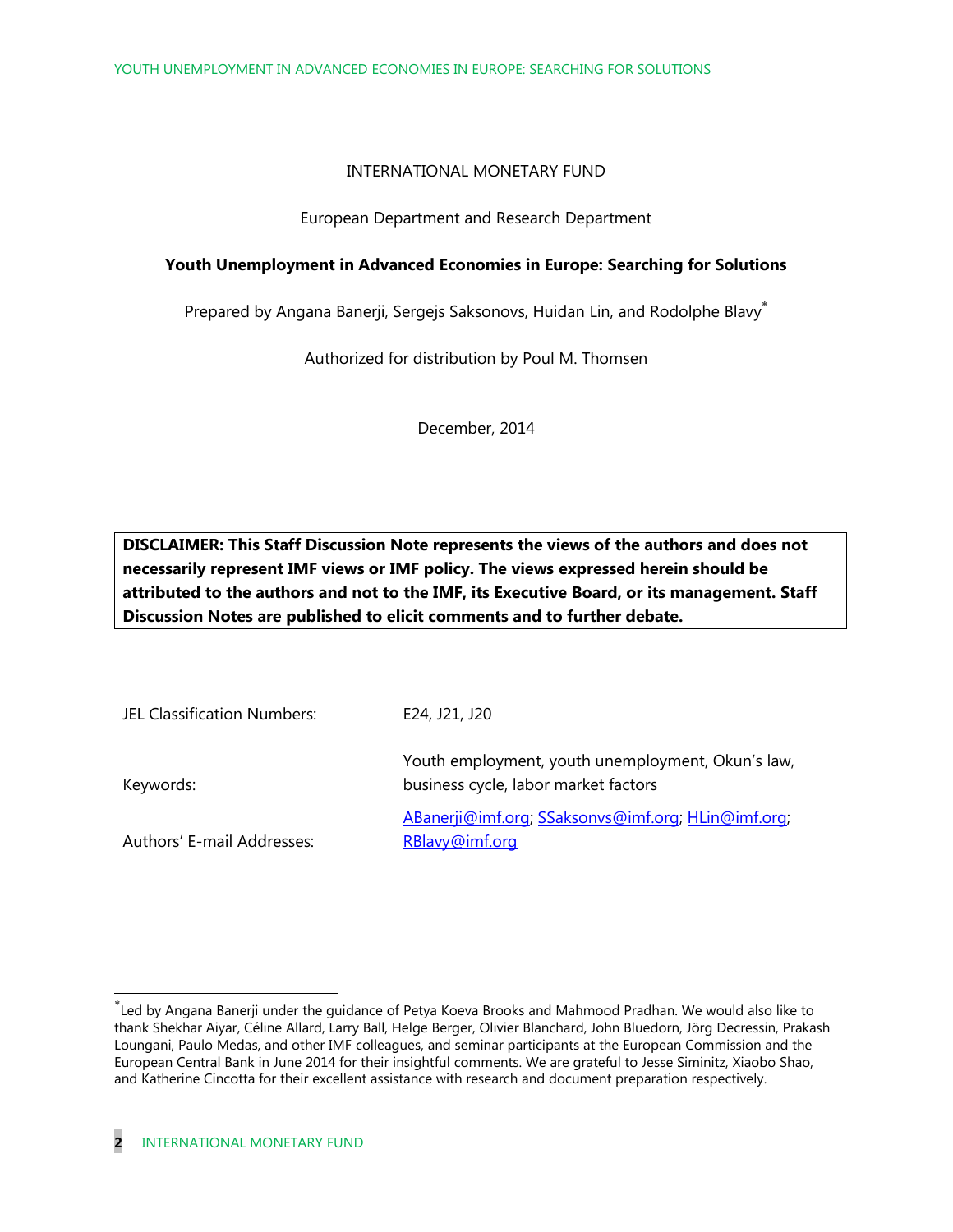# **CONTENTS**

| WHAT IS DRIVING YOUTH UNEMPLOYMENT IN EUROPE? _________________________________10          |  |
|--------------------------------------------------------------------------------------------|--|
|                                                                                            |  |
| B. What Explains the High Unemployment Levels ("Stock" Problem)? Business Cycle            |  |
|                                                                                            |  |
| WHAT IS THE SOLUTION TO THE YOUTH UNEMPLOYMENT PROBLEM IN EUROPE?_______22                 |  |
| <b>ANNEXES</b>                                                                             |  |
| 1. European Union Measures for Dealing with Youth Unemployment__________________________25 |  |
|                                                                                            |  |
|                                                                                            |  |
| <b>BOXES</b>                                                                               |  |
|                                                                                            |  |
|                                                                                            |  |
| <b>FIGURES</b>                                                                             |  |
|                                                                                            |  |
|                                                                                            |  |
|                                                                                            |  |
|                                                                                            |  |
|                                                                                            |  |
|                                                                                            |  |
|                                                                                            |  |
| 8. Elasticity of Youth Unemployment to GDP Components _______________________________11    |  |
|                                                                                            |  |
|                                                                                            |  |
|                                                                                            |  |
|                                                                                            |  |
|                                                                                            |  |
|                                                                                            |  |
|                                                                                            |  |
|                                                                                            |  |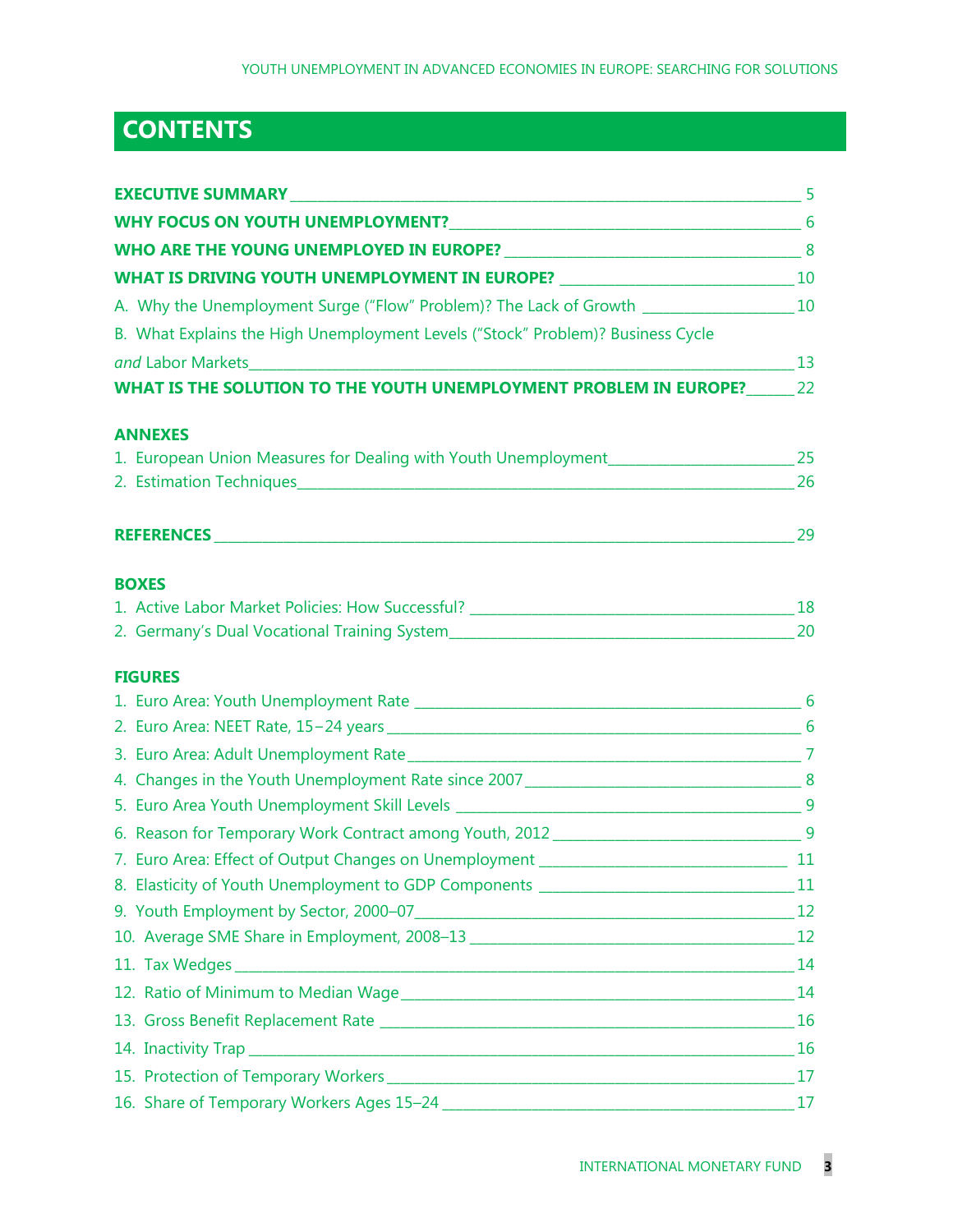| 17. Total ALMP Spending per Unemployed Person __________________________________ |           |  |
|----------------------------------------------------------------------------------|-----------|--|
| 18. Spending on ALMP Measures per Unemployed Person ____________________________ |           |  |
|                                                                                  | 20        |  |
|                                                                                  | 21        |  |
|                                                                                  | 23        |  |
| 23. Average Growth during Unemployment Reduction and Current Projections 23      |           |  |
| <b>ANNEX FIGURE</b>                                                              |           |  |
| A1. Marginal Effects of Labor Market Factors on Youth Unemployment Rates         | <b>26</b> |  |
| <b>ANNEX TABLES</b>                                                              |           |  |
|                                                                                  | 27        |  |
| A2. Multivariate Model Estimates                                                 | 28        |  |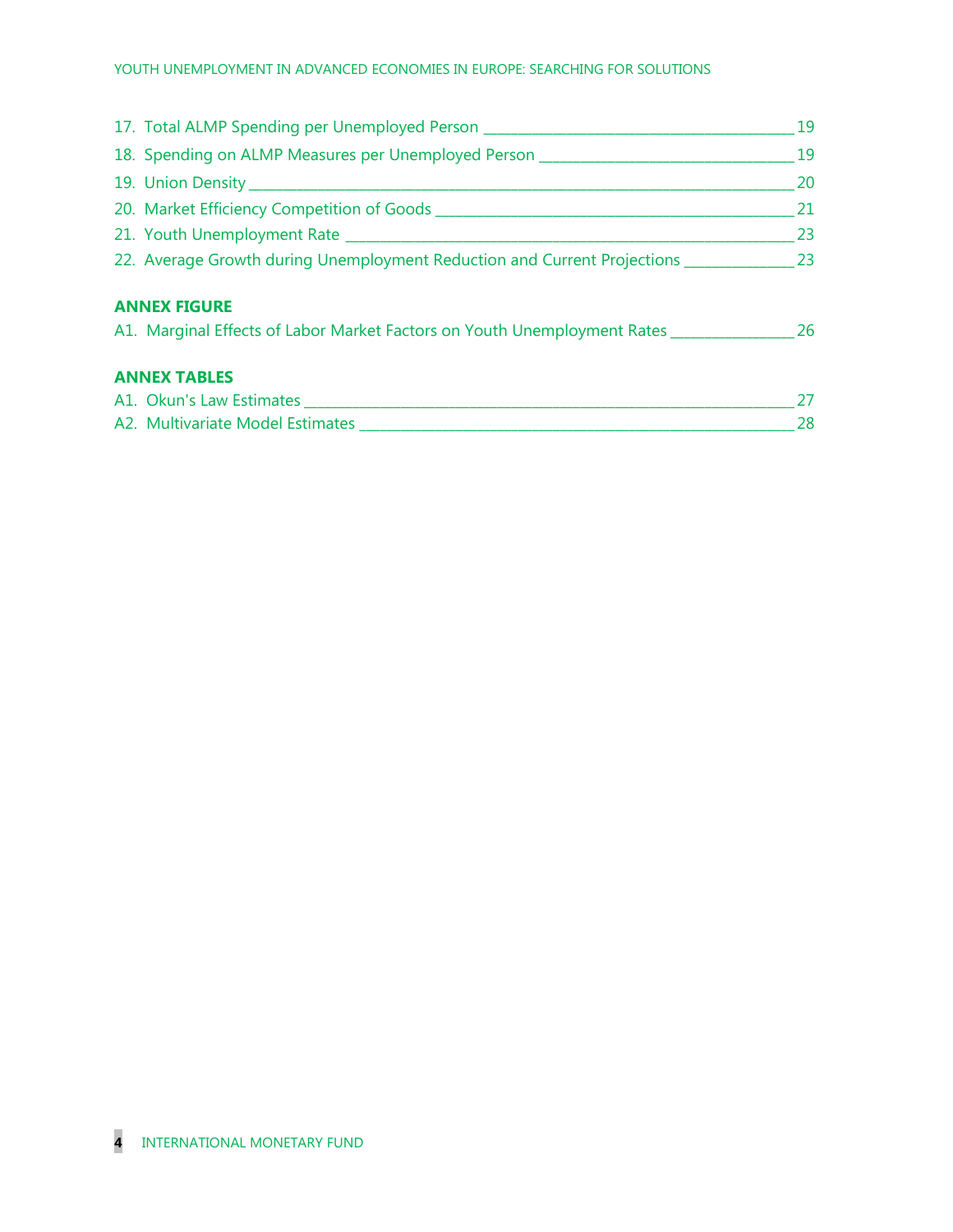# **EXECUTIVE SUMMARY**

Europe has begun to recover from the global financial crisis, but the recovery is slow and tentative in the euro area. Output and investment remain well below pre-crisis levels. Unemployment is still unacceptably high, reducing the capacity of economies to grow as skills atrophy and talent migrates elsewhere. Youth unemployment is a particularly serious problem. The youth unemployment rate stood at an unprecedented 23 percent in the euro area in mid-2014, well above the rate in 2007. This reflects a combination of *sharp increases* in unemployment during the crisis, together with persistently *high levels* of unemployment, although the mix varies across countries.

This paper examines the factors driving youth unemployment in Europe. The analysis finds that the youth unemployment problem is multi-faceted:

- x The lack of growth plays an important role in explaining the *upsurge in youth unemployment* during the crisis. The sharp decline in economic activity—the largest such decline since the Great Depression—can on average explain about 50 percent of the increase in youth unemployment during the crisis (and even more—70 percent—in vulnerable euro area economies). In most countries, youth unemployment is almost three times more sensitive to growth than adult unemployment. This is possibly due to the concentration of youth employment in cyclically sensitive sectors of the economy (such as construction) and the generally more fragile employment conditions of younger workers (temporary and part-time contracts), which make them more susceptible to the effects of the recession.
- x The *high levels of youth unemployment* can be explained by both the output gap and labor market factors. Of particular relevance are labor costs (measured by the tax wedge and minimum wages relative to the median wage), especially for low-skilled labor; the opportunity cost of working (measured by unemployment benefits); and spending on active labor market policies (ALMPs) including programs that intervene in the market to address unemployment. Insufficient vocational training and pervasive labor market duality also affect youth unemployment rates.

There is no single solution to the youth unemployment problem. Policies need to be comprehensive, country-specific, and focused on reviving growth and advancing structural reforms.

- Strong sustainable growth will be crucial, given the high sensitivity of youth unemployment to growth. Historically, euro area countries have reduced youth unemployment rates by growing far more robustly than they are expected to grow in the near future. Thus, the policy priority should be to boost aggregate demand in the euro area, especially through a strong accommodative monetary policy stance that complements the implementation of needed structural reforms.
- Labor market reforms that would also pay dividends include: lowering labor costs by reducing the tax wedge and reconsidering minimum wage policies (which largely affect youth) to increase labor demand; reforming unemployment benefits to better incentivize the transition from inactivity to work; improving skill levels and work-related training; and promoting cost-effective ALMPs.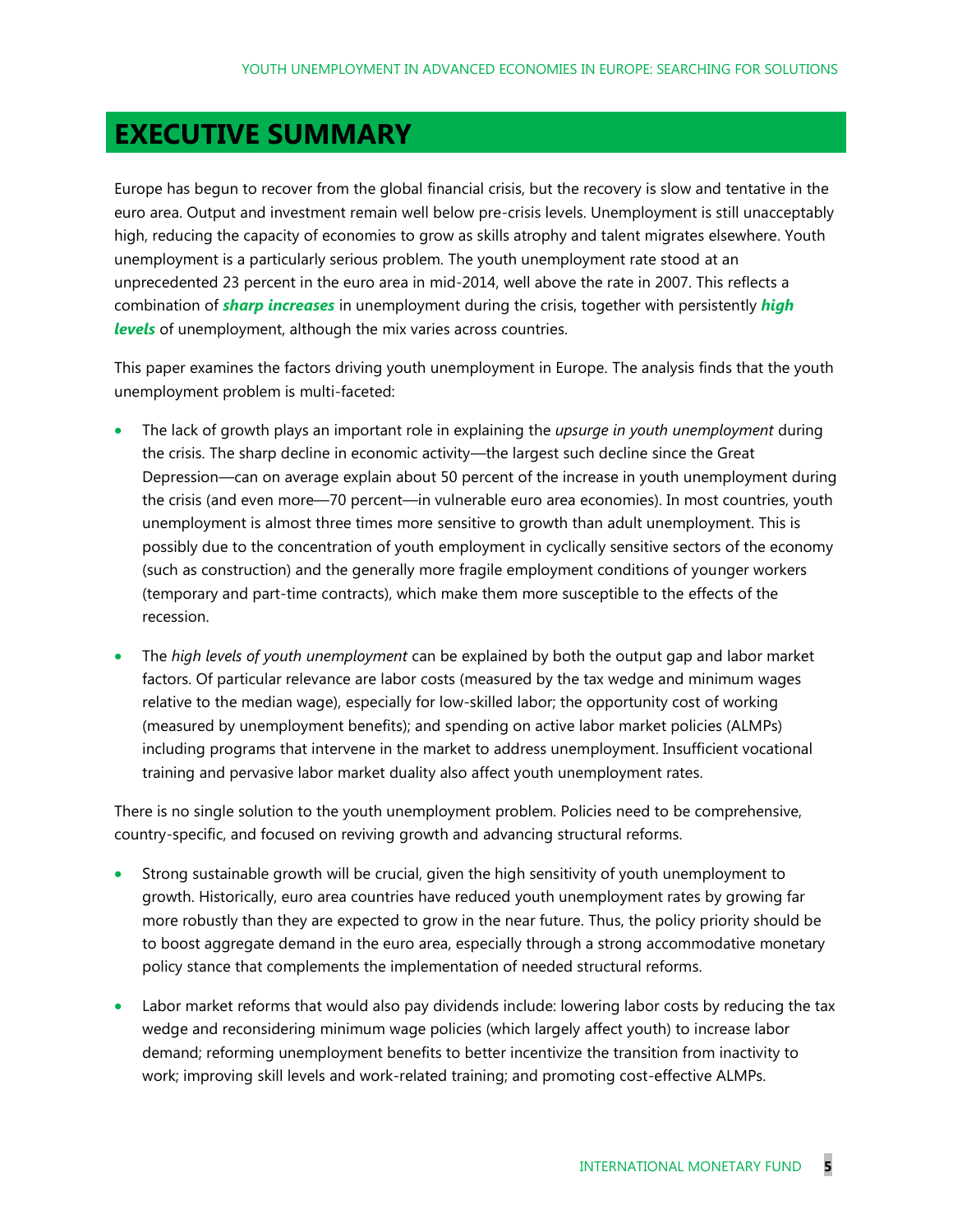# WHY FOCUS ON YOUTH UNEMPLOYMENT?<sup>1</sup>

*A fragile recovery.* Europe has begun to emerge from the global financial crisis. However, in the euro area, the recovery is slow and tentative, with output and investment well below precrisis levels. Countries are being held back in part by high borrowing costs and declining credit, especially countries that are grappling with the crisis legacies such as large output gaps, high debt, and high unemployment.

*Historically high, increasingly long-term.* Youth unemployment has increased sharply in Europe since the onset of the 2008 crisis, reversing a decade-long trend of modest declines.<sup>2</sup> Youth unemployment rates are currently at an unprecedented level in the euro area: 23 percent in mid-2014, well above the 15 percent rate in 2007 (Figure 1). Of even greater concern is the fact that the long-term youth unemployment rate—the share of unemployed for more than a year—has risen.



*Not a statistical quirk.* The trends look worrisome, no matter how youth unemployment is measured. Some have argued that the severity of the youth unemployment problem is merely a statistical artifact, that is, an overestimation due to the smaller, more volatile size of the youth labor force that occurs because younger people dip in and out of the labor force while pursuing their education. Indeed, the headline numbers do vary significantly depending on whether the incidence of unemployment is measured as a share of the youth labor force (the unemployment rate) or the total youth population (the unemployment ratio).<sup>3</sup> This is why the NEET rate—defined as the share

(continued)

 $1$  A more comprehensive discussion and technical analysis can be found in IMF (2014a) and Banerji, Lin, and Saksonovs (2014).

 $2$  Henceforth, youth refers to individuals aged 15–24 years, and adults refer to individuals aged 25–64 years.

Unemployment refers to the unemployment rate defined as the number of unemployed as a ratio to the labor force.  $3$  Both measures could potentially be subject to measurement bias by not accounting for, on the one hand, those who leave the labor force to pursue education (the unemployment rate), or, on the other hand, those who stay out of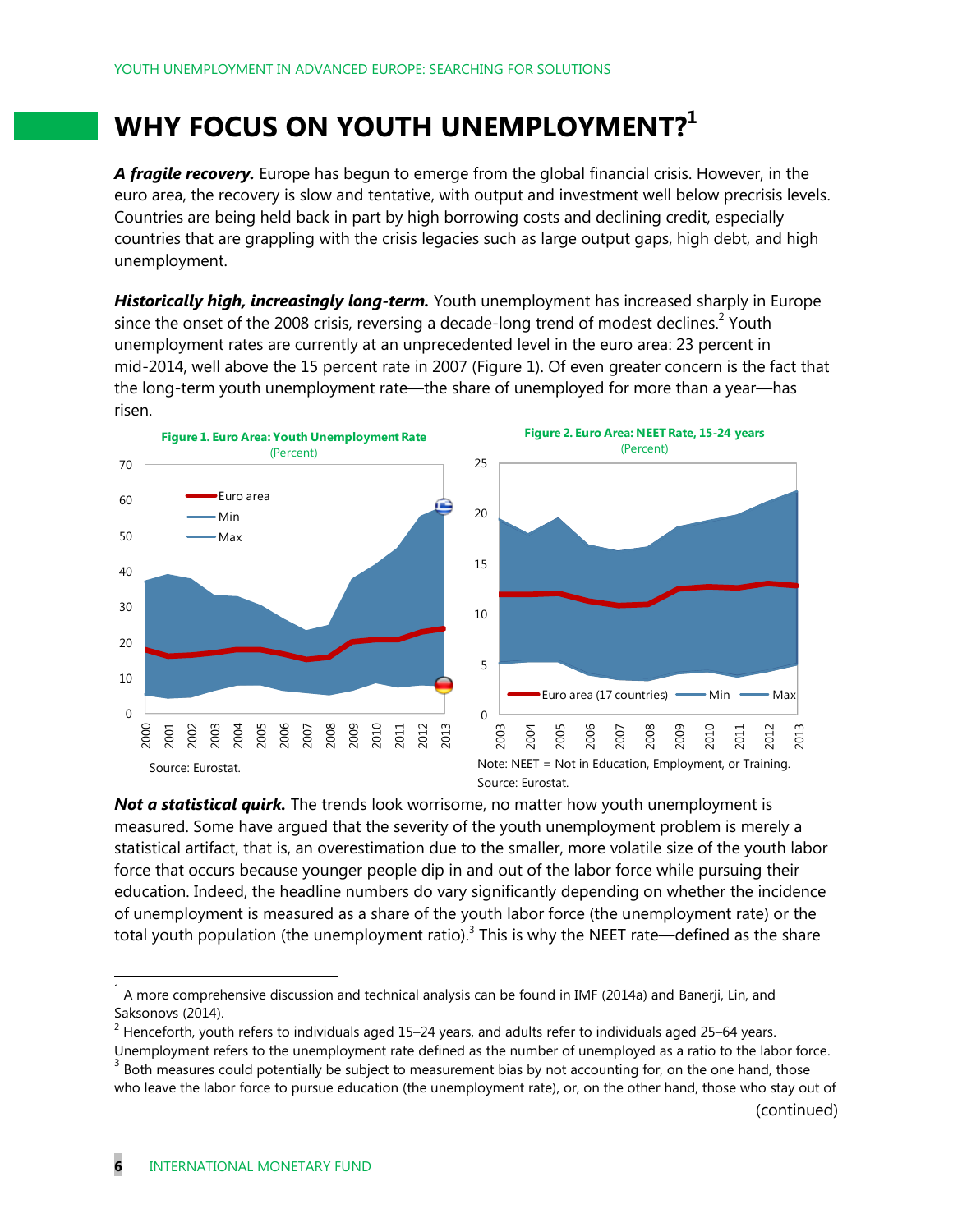of the labor force not employed or involved in further education or training (i.e., the share that is idle)— is considered the most accurate measure of youth unemployment. And the NEET rates also paint a worrisome picture, showing that mild improvements that occurred before the crisis have now been reversed (Figure 2).

#### *Larger than adult unemployment***.** Adult unemployment rates also ticked up sharply after the crisis

and are at historic highs in some countries (Figure 3), but less so than youth unemployment. Unemployment rates typically tend to be higher for youth than for adults, but these differences have increased sharply since the beginning of the global crisis. In sheer numbers, however, there are many more adults unemployed in the euro area: there were some 17 million adults compared with 3½ million young unemployed workers in 2013.

#### *Significant social and economic consequences.*

-

High unemployment rates are symptomatic of a weak recovery in the euro area. Large and persistent youth and adult unemployment rates lower potential output due to hysteresis effects (skill attrition and depreciated human capital), the outward migration of skilled labor, $4$  and an increase in social and political



resistance to reforms. In particular, the higher the rate of long-term unemployment, the larger is the potential for hysteresis effects. Research has also documented the fact that high youth unemployment tends to erode social cohesion and institutions, and foster crime, all of which are detrimental to medium-term growth prospects. For individuals, long spells of unemployment have been found to lead to "scarring"—a lower probability of future employment and lower wages. Finally, high and persistent youth unemployment could undermine the sustainability of spending on social safety nets in a rapidly ageing euro area. $5$ 

*Moving up the policy agenda.* Policymakers are increasingly focused on tackling youth unemployment. Policies to resolve this issue have been formulated at both the European Union and national levels. The most notable examples are the Youth Guarantee Scheme and the Youth Employment Initiative, aimed at providing European Union funds to support ALMPs for young people not in education, employment or training (NEET) in regions with high youth unemployment (see Annex 1). Preliminary estimates are that some 0.2 percent of euro area GDP annually could be used to finance these initiatives.

the labor force because of the lack of jobs (the unemployment ratio). This paper uses the unemployment rate for expositional purposes and for easier comparison with the literature.

 $4$  For example, there is evidence that Latvian emigrants during the crisis were slightly younger and slightly more educated than the average population (Hazans, 2011; Blanchard, Griffiths, and Gruss, 2013).

<sup>&</sup>lt;sup>5</sup> See, for example, ILO (2010) and Giuliano and Spilimbergo (2009). Banerji, Lin, and Saksonovs (2014) has more references.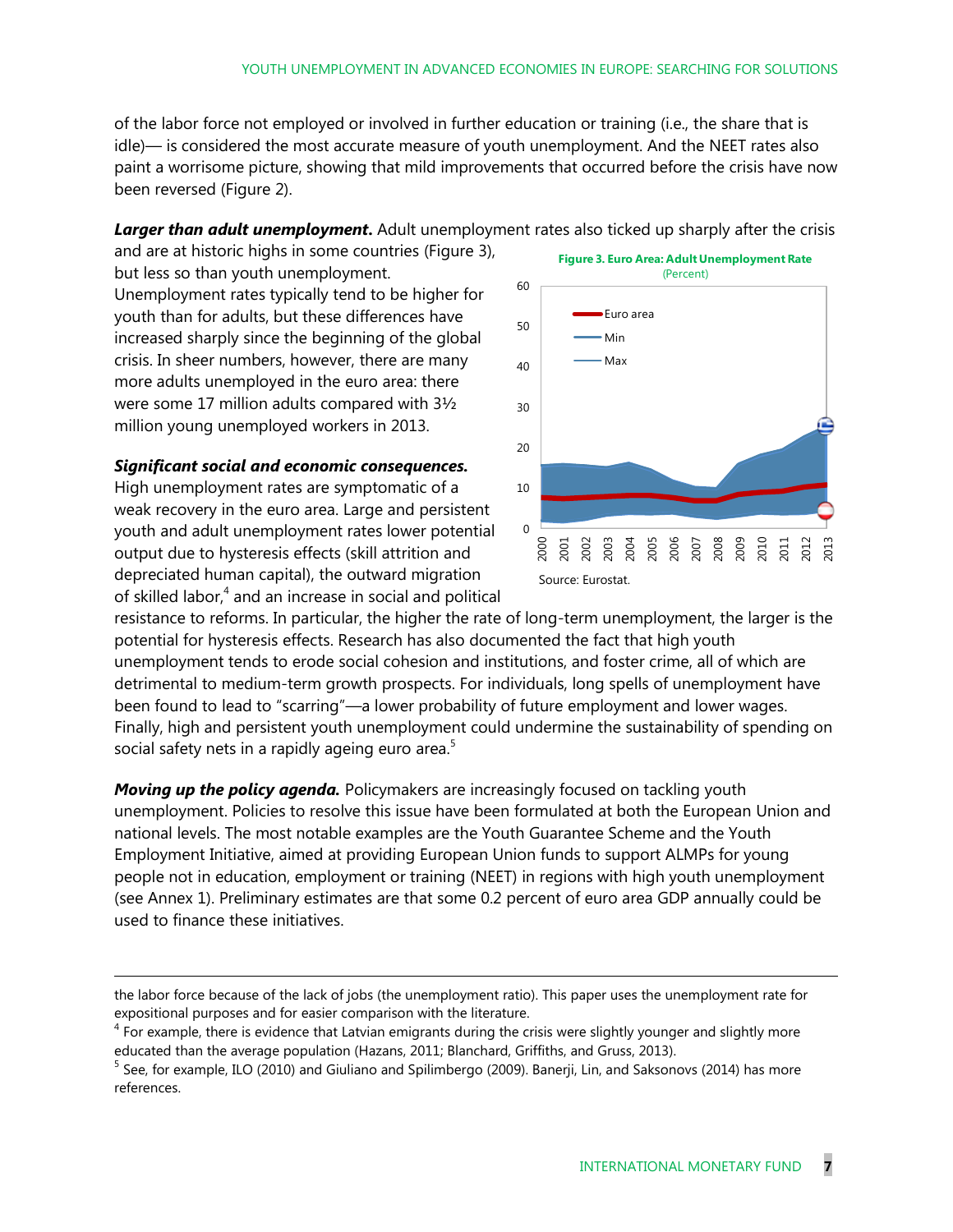Improving our understanding. Despite the increasing policy focus on youth unemployment, there is relatively little analysis of the nature and drivers of this phenomenon. $6$  Most research tends to focus on total unemployment. This paper tries to fill this gap by documenting the main trends in youth and adult unemployment before and after the crisis in advanced European countries, especially in the euro area. It attempts to distill the main underlying reasons for the large increases in youth and adult unemployment and outlines elements of a comprehensive strategy to address the problem. The analysis covers 22 advanced European countries—18 in the euro area, as well as Denmark, Sweden, Norway and the United Kingdom. The analysis is based on annual data from 1980 to 2012, although the actual sample size varies depending on data availability. The stylized facts go beyond 2012 if data are available, but the full analysis could not be extended beyond 2012 at this stage given data gaps.

# **WHO ARE THE YOUNG UNEMPLOYED IN EUROPE?**

*Wide divergence across countries.* The crisis has exacerbated previously large cross-country

differences in labor market dynamics. The hardest hit euro area countries experienced unprecedented increases in youth unemployment rates, reaching levels ranging from 25 percent in Ireland to 43 percent in Spain on average during 2007–13 (Figure 4). In contrast, in countries that fared better economically, youth unemployment rates increased only marginally (Austria, Netherlands) or even fell (Germany).

*Crisis-related or pre-existing condition?* While the global crisis is a natural reference point for discussions about youth unemployment, the problem predates the crisis in some, but not all, European countries. For example, Ireland and Cyprus,



experienced large increases in youth unemployment after the crisis from relatively low precrisis levels. In such cases, the crisis seems to have been the main driving force behind the current high unemployment rates. At the other end of the spectrum are countries like Belgium, France, Finland and Sweden, with above average precrisis unemployment rates, but small increases since the crisis. In these countries, youth unemployment appears to be largely a function of conditions that existed before the crisis. A third category, which includes the hardest-hit countries such as Greece, Spain, and Italy, experienced large increases in youth unemployment after the crisis. But they also had relatively high—i.e., above average—youth unemployment rates to begin with. In these cases, the crisis appears to have exacerbated an existing problem. Thus, any analysis of youth unemployment in Europe would need to address both the stock and the flow problem.

 $6$  Papers that specifically look into the drivers of youth unemployment include Bertola, Blau, and Kahn (2007), Bernal-Verdugo, Furceri, and Guillaume (2012), Choudhry, Marelli, and Signorelli (2012), and the European Commission (2013b, 2014).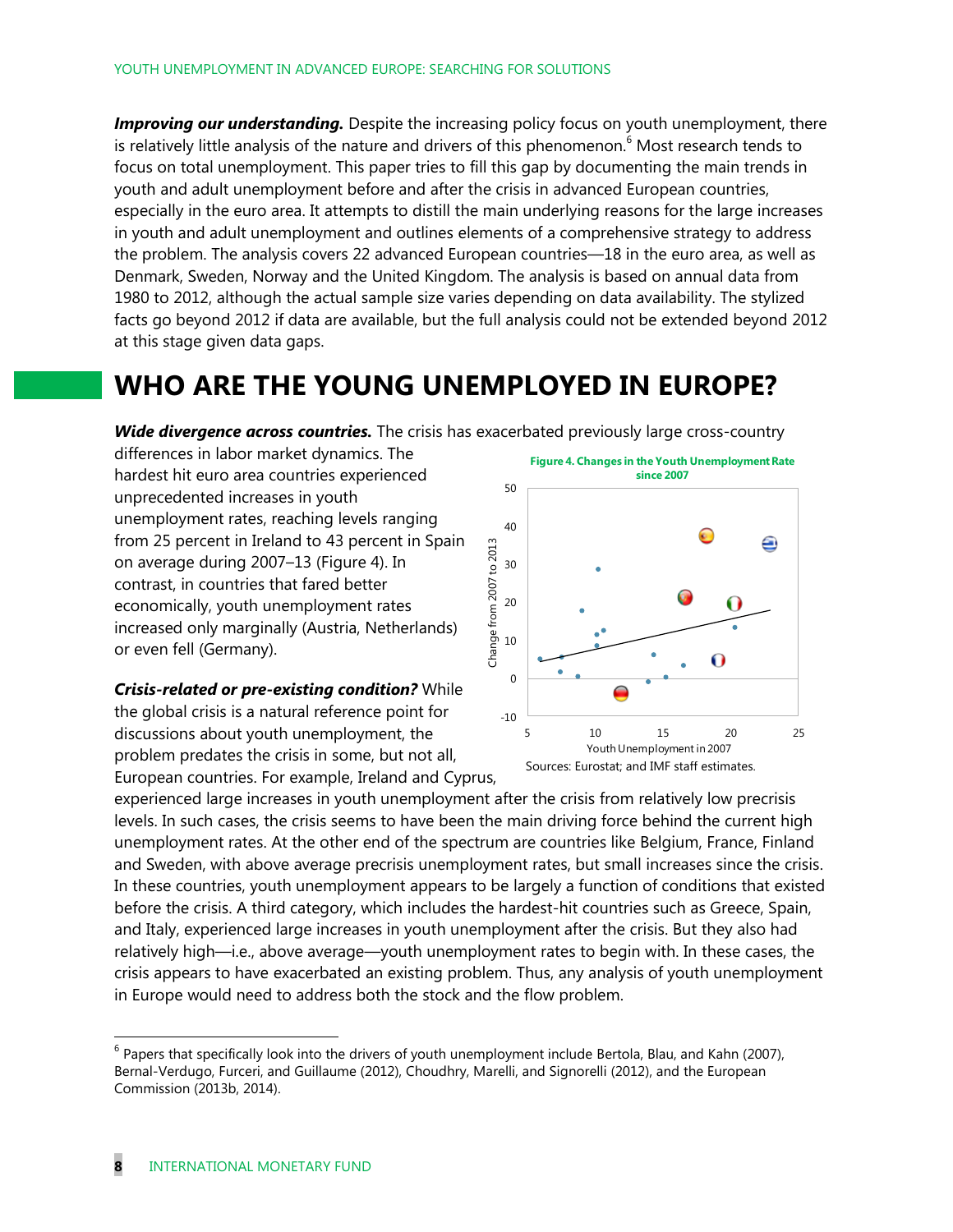*Generally low-skilled.* Youth unemployment tends to be concentrated among those with primary levels of education. While young individuals with secondary and tertiary education levels have not been immune to rising unemployment during the crisis, individuals with lower education levels have had worse employment outcomes. In contrast, the majority of employed youth (58 percent on average in 2013) have upper-secondary and post-secondary non-tertiary education (Figure 5).



*More precarious employment conditions.* Youth tend to be hired more frequently on temporary contracts than adults (on average 37 percent and 9 percent, respectively, of employed individuals in 2013, virtually unchanged since 2007). However, the prevalence of temporary contracts varies widely across countries, and so does the nature of the temporary work. Survey data suggest that temporary contracts for the youth are associated with education, training, or a probationary period in countries such as Germany, Netherlands, and Austria (these countries also happen to have low youth unemployment rates) (Figure 6). On the other hand, the share of those on temporary contracts due to education, training, or a probationary period is relatively smaller in Greece, Spain, and Portugal. Part-time employment is also more frequent for youth than it is for adults, and has increased since the crisis (33 percent in 2013). Finally, youth employment tends to be more concentrated than adult employment (63 percent of young workers are employed in the top three occupations).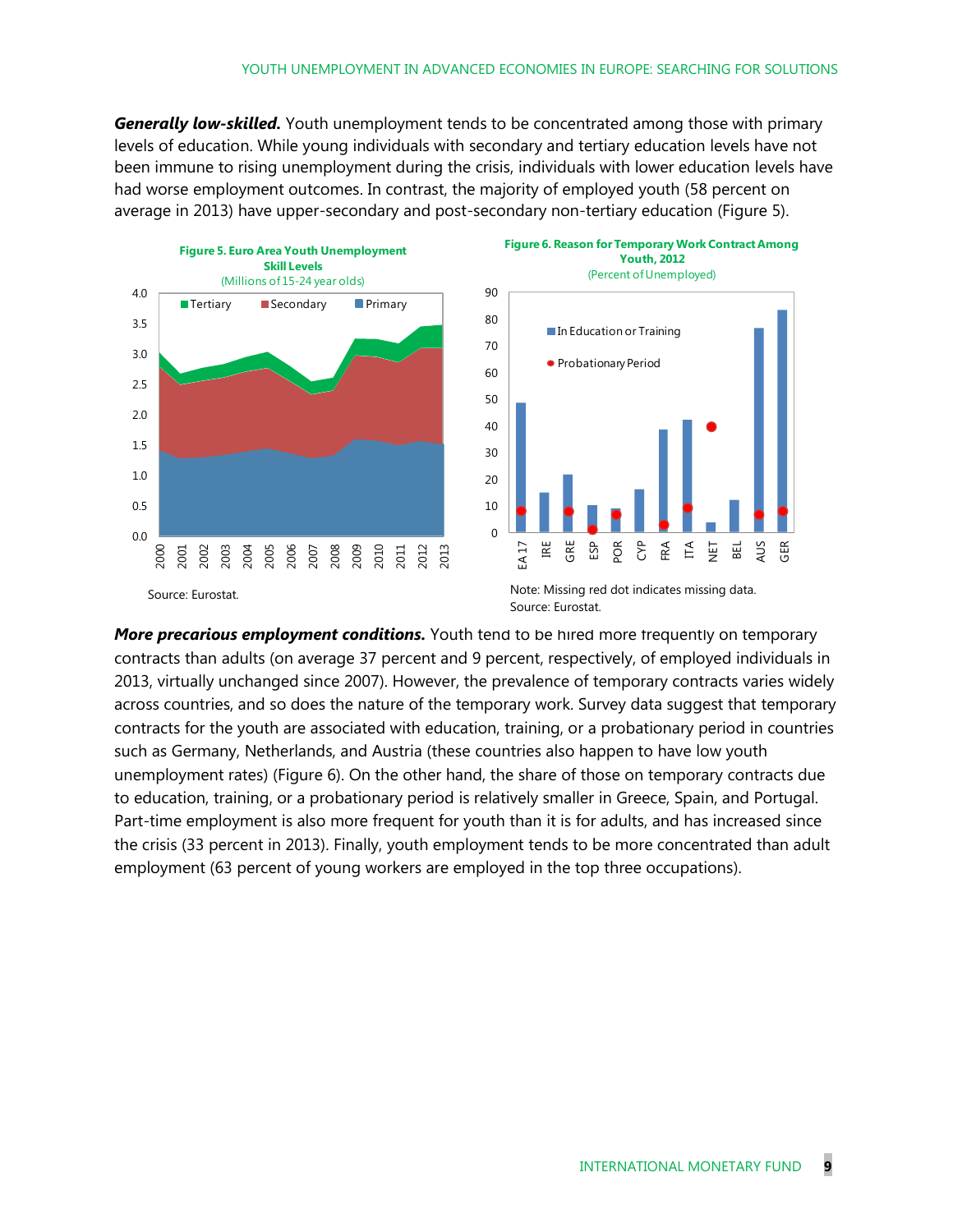# **WHAT IS DRIVING YOUTH UNEMPLOYMENT IN EUROPE?**

*Multifaceted problem.* The stylized facts indicate that the youth unemployment problem in advanced European countries is a combination of big changes since the start of the global crisis (the "flow"), juxtaposed against a wide range of initial conditions in youth labor markets across countries (the "stock"). The solutions, therefore, need to address not just the sharp increases in youth unemployment during the crisis, but also the high levels that existed before the crisis.

*Key questions.* Drawing on the labor market literature, this paper tries to address the following two questions, and compares and contrasts the answers for the youth versus the adult labor market:

- First, to what extent can the **sharp increases** in youth unemployment during the crisis be attributed to output declines? Are there other factors at play?
- x Second, which factors explain the *high levels* of youth unemployment? What role, if any, does the institutional setup and features of the labor market play in this regard?

### **A. Why the Unemployment Surge ("Flow" Problem)? The Lack of Growth**

*Significant role of output growth...* The analysis unambiguously confirms that economic activity has been the most important determinant of changes in unemployment in Europe.<sup>7</sup> This is true regardless of how economic activity is measured (GDP growth or the output gap). Countries that have witnessed the largest decline in economic activity since the crisis tend to be those with the biggest increases in youth unemployment rates. Changes in output, on average, explain around 50 percent of the changes in youth unemployment rates and around 60 percent of changes in adult unemployment rates across all advanced European countries (Figure 7). But in vulnerable euro area countries, changes in output explain about 70 percent of the increase in youth unemployment during the crisis. The role of growth is also significant for the rise in long-term youth unemployment rates.

*…especially consumption growth.* Looking beyond aggregate output growth into its different components—consumption, investment and exports—the largest increases in both youth and adult unemployment rates are associated with weaknesses in consumption growth (Figure 8). The relationship between changes in unemployment rates and export growth is not particularly strong. This finding is consistent with the high concentration of youth employment in sectors and occupations that cater to the consumption needs of the economy.

 $'$  Many studies have found that changes in unemployment rates are negatively related to output growth (the Okun's Law), but that relationship is less well documented in terms of unemployed youth. The Okun's law was proposed by Arthur Okun in 1962 (Ball, Leigh, and Loungani, 2013, provides more discussion).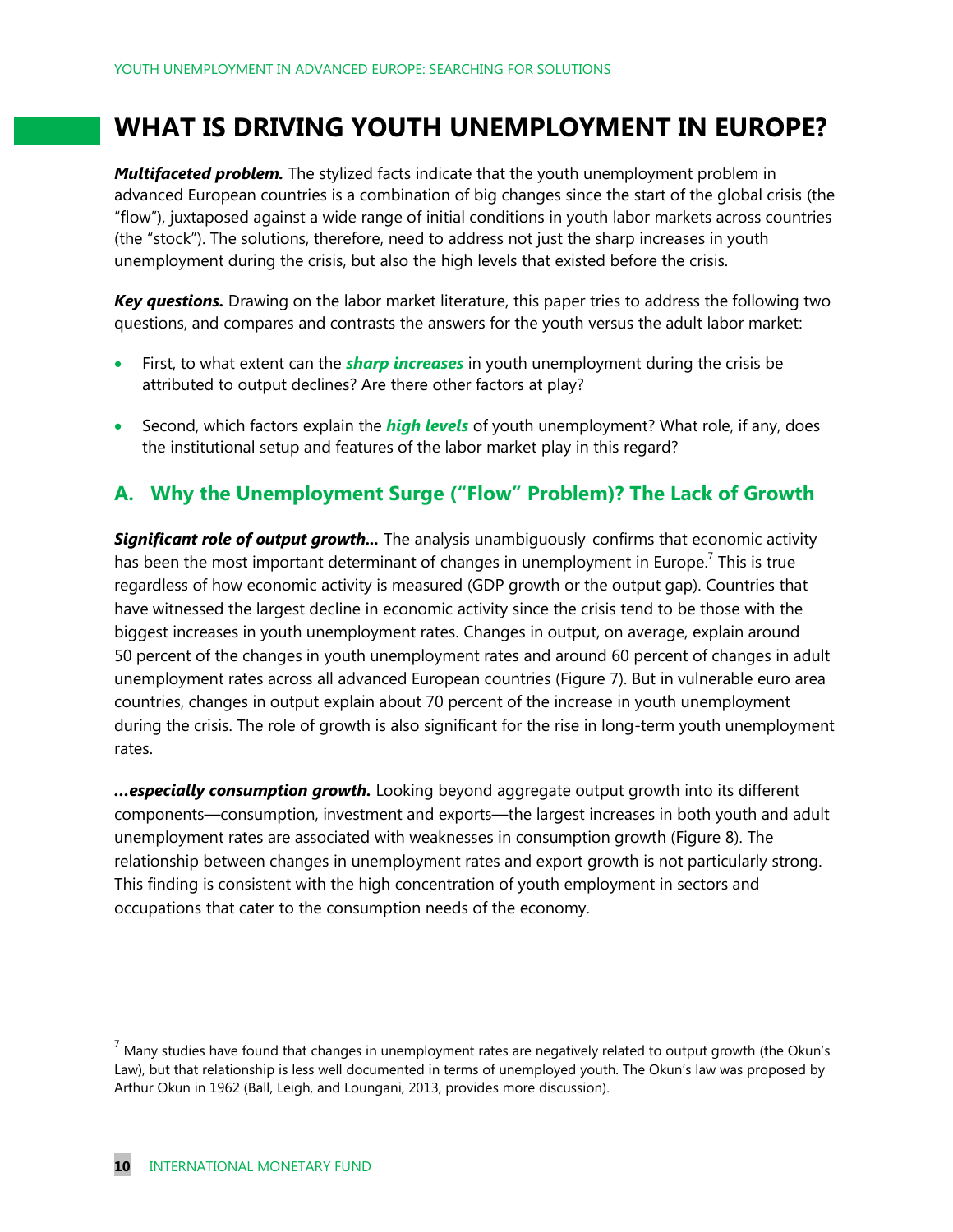



Note: Shaded bars and dots indicate insignificant results. Sources: Eurostat; and IMF staff estimates.

Note: Unfilled shapes indicate statistically insignificant coefficients. Sources: Eurostat; and IMF staff estimates.

*Variable cross-country sensitivity to growth***.** Output fluctuations affect unemployment rates differently across countries. The impact is much larger in vulnerable euro area economies. For instance, one additional percentage point of annual GDP growth is associated with a decline in the youth unemployment rate by an estimated 1 percentage point in Greece and Portugal, and by almost 2 percentage points in Spain. At the other end of the spectrum are countries where the estimated impact of growth is almost nonexistent (e.g., Austria). But even in these cases, some studies have found that output fluctuations play an important role if they are measured by the number of hours worked. For example, in Germany, employers responded to the global crisis by hoarding skilled labor, thereby reducing hours worked.<sup>8</sup>

**Larger impact on youth.** Youth unemployment rates are, on average, almost three times as sensitive to output growth as adult unemployment rates. This relationship holds true in every country, notwithstanding wide variations in employment dynamics across countries. This may be due to the concentration of youth unemployment in cyclically sensitive industries and in small and medium enterprises (SMEs).<sup>9</sup>

*Concentration of youth employment.* Youth employment is concentrated in sectors that tend to be more sensitive to the business cycle: manufacturing, wholesale and retail trade, and hotels and restaurants (Figure 9). Before the crisis, these sectors comprised between 65–75 percent of youth

 $8$  Some authors have noted that German unemployment rates declined after the crisis because firms hoarded labor given their prior experiences with labor shortages. Instead of layoffs, German companies resorted to a decrease in average hours worked per worker, facilitated by reforms that increased working-hour flexibility at the firm level in the form of the short-time work scheme (Kurzarbeit) and by much greater wage bargaining flexibility (Reisenbichler and Morgan, 2012).<br><sup>9</sup> SMEs are defined as firms with less than 250 employees, turnover of less than 50 million euros, or a balance sheet

of less than 43 million euros.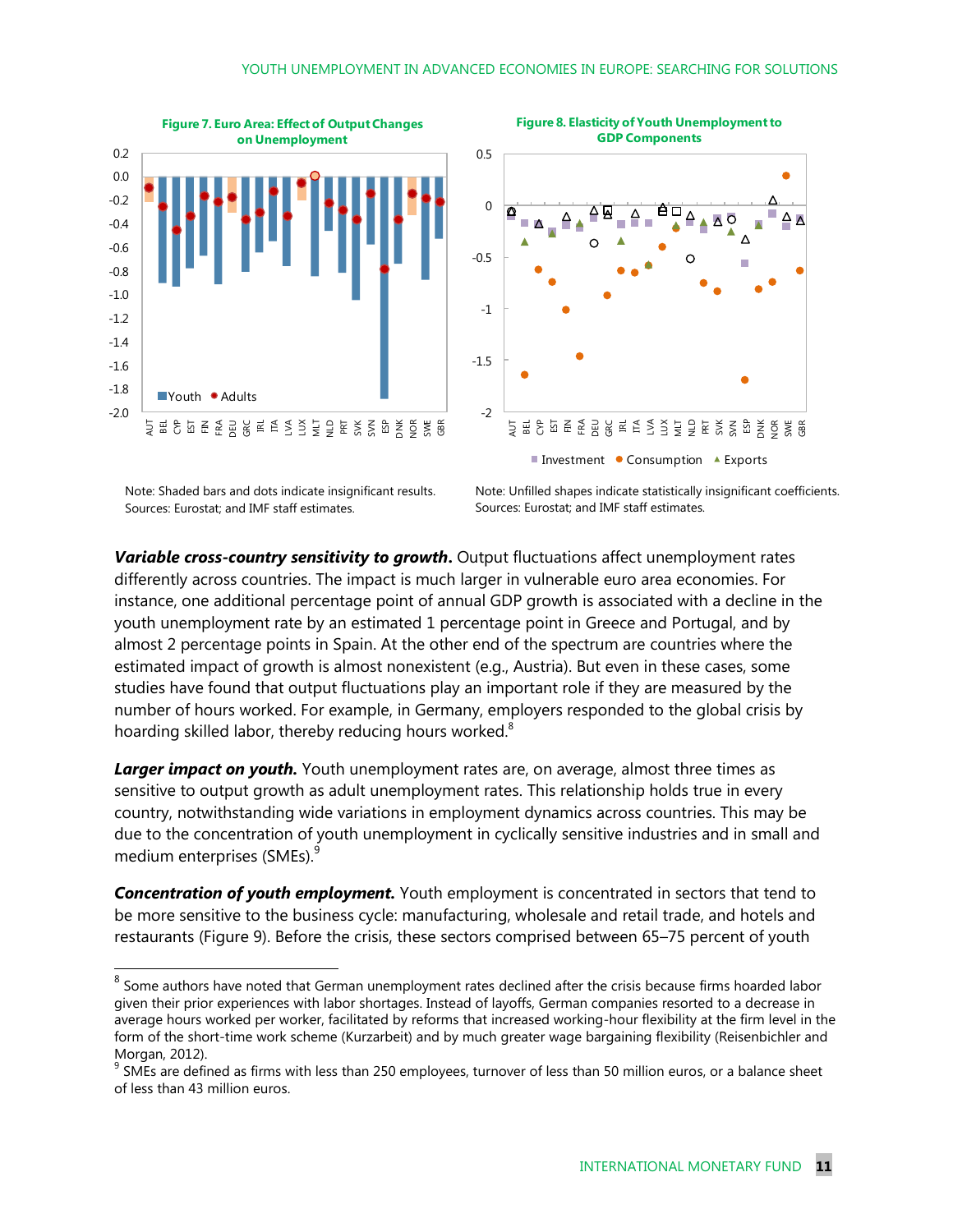employment in countries where youth unemployment increased the most after the global crisis. $^{10}$ These sectors have been hit hard by the crisis (e.g., the collapse of the housing boom has affected the construction sector). Moreover, SMEs employ the majority of the labor force, with the average employment share especially high in some Southern European countries—more than 75 percent for Spain, Italy and Portugal, for example (Figure 10). SMEs face unique financial constraints in the current environment of financial fragmentation and private sector deleveraging. This appears to increase the extent to which youth unemployment rates respond to growth; a higher SME share of employment implies a more pro-cyclical youth unemployment rate.





*Beyond growth***.** Overall, output changes explain much of the increase in youth unemployment rates (the "flow" problem). Excluding countries most negatively affected by the crisis—Greece, Portugal, Spain, Latvia, and Ireland—output growth explains, on average, about 35 percent of the changes in youth unemployment rates across advanced European countries. For example, France and Italy both have high youth unemployment rates but output growth explains only 33 and 27 percent respectively of the increase. Clearly, there are other factors at play.

*Contribution of labor markets to the flow problem.* The labor market factors selected for this analysis seem to have little bearing on the changes in youth and adult unemployment rates for most countries.

This is not surprising... Although labor market factors vary widely across countries, they have changed slowly over time in any given country, as shall be discussed later in this paper. Put simply, the rapid divergence of youth unemployment rates in the aftermath of the crisis has not

 $10$  OECD (2006), Scarpetta (1996), and Scarpetta, Sonnet, and Manfred (2010) have also highlighted the large share of temporary contracts held by youth and the high concentration of youth employment in cyclically sensitive industries such as construction as factors behind high youth unemployment.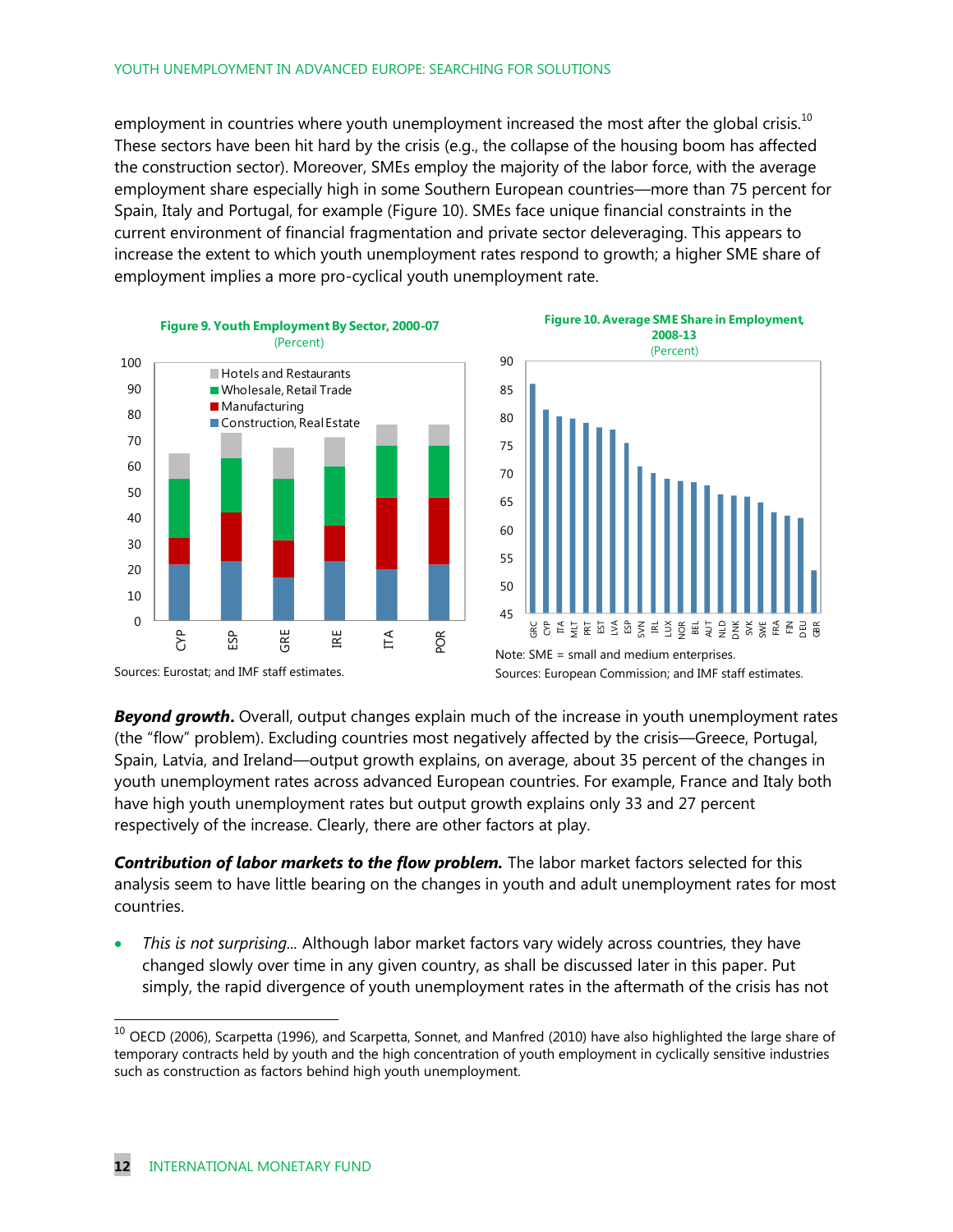been accompanied by dramatic changes in labor market features in a given country. Thus, it stands to reason that the sharp increase in youth unemployment during the crisis was not associated with changes in labor market factors.

■ …*but also not the full story*. As discussed earlier, the unemployment problem has both a stock and flow element to it. A limited role in explaining the flow problem does not imply that labor market factors have no impact on the stock, as will be seen in the next section. Moreover, the lack of a robust relationship between labor market factors and changes in the unemployment rate could simply reflect empirical and specification challenges. In particular, the analysis relied on measures that were available for most countries in the data set, but these may be inadequate for capturing country-specific institutional details that are relevant for measuring the impact of labor market factors in a particular country. Moreover, labor market reforms since the crisis are not fully captured in the dataset that extends until 2012. $^{11}$ 

## **B. What Explains the High Unemployment Levels ("Stock" Problem)? Business Cycle** *and* **Labor Markets**

*Impact of cyclical and labor market factors***.** The business cycle (measured by the output gap for each country) and labor market factors together explain 90−96 percent of the *levels* of the unemployment rate across countries. High youth and adult unemployment levels are associated with a number of labor market factors. In particular, lower labor costs and higher spending per unemployed person via ALMPs, especially on training, seem to be connected with lower youth unemployment. Higher opportunity costs of working, lower skill levels and greater labor market duality tend to be go hand in hand with higher unemployment, whereas collective bargaining and product market reforms have mixed or inconclusive effects. $12$ 

*Cross-country variations***.** In principle, each labor market factor could have a different impact across countries. Given severe data constraints, however, it was not feasible to assess the impact of a set of factors in each and every country in a manner that could yield robust results. A number of different methods were used to partially work around this constraint.<sup>13</sup> The results reported below are based on a methodology that looks at the impact of several labor market factors and the business cycle simultaneously, allowing the impact of the business cycle to vary across countries but restricting the sensitivity of unemployment to labor market factors to be the same across countries.

 $11$  For instance, Spain introduced major labor market reforms in 2012 (Ley 3/2012 de medidas urgentes para la reforma del mercado laboral) that included reforms to collective bargaining, opt-outs and firm-level internal flexibility regarding working conditions (wages, hours), and dismissals (conditions, costs).

 $12$  Some of the labor market characteristics considered in the literature as having an impact on youth unemployment include unionization (Bertola, Blau, and Kahn, 2007; IMF, 2014b), hiring and firing regulations, minimum wages and hiring costs (Bernal-Verdugo, Furceri, and Guillaume, 2012), and labor market flexibility (OECD, 2006; Choudhry, Marelli, and Signorelli, 2012).

 $^{13}$  IMF (2014a) and Banerji, Lin, and Saksonovs (2014) provide detailed discussions of data gaps and methodology.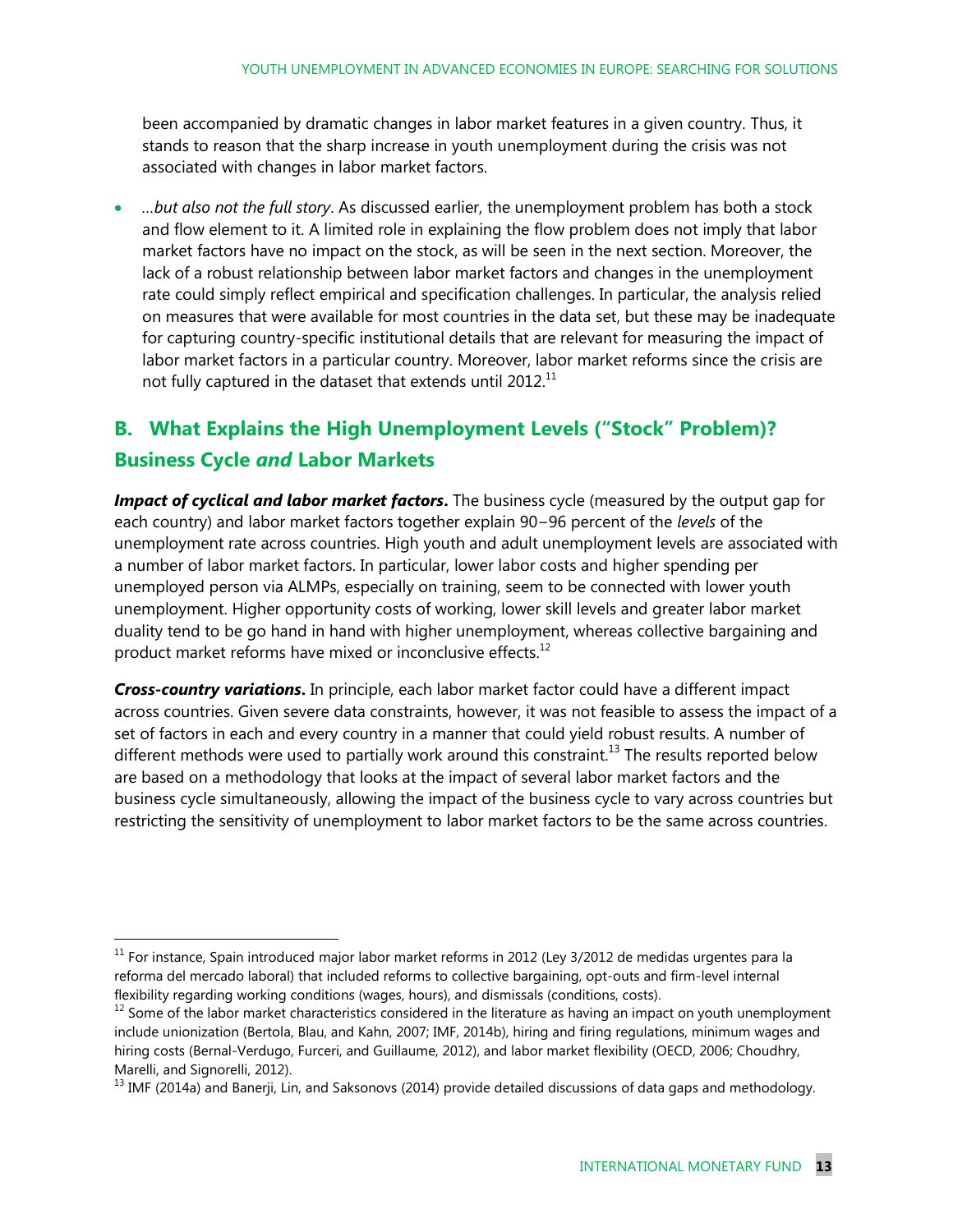#### *Higher Labor Costs, Higher Unemployment*

**Economic intuition**. Labor costs—measured by the tax wedge<sup>14</sup> and statutory minimum wage rates—affect unemployment by influencing both the supply of and demand for labor. Several studies find that a higher labor tax wedge raises unemployment, $^{15}$  and the impact of the tax wedge is strengthened when combined with the impact of the minimum wage and the strength of collective bargaining. High payroll taxes and employers' social security contributions are even more likely to raise labor costs in the presence of wage floors generated by statutory minimum wages.<sup>16</sup> If, on the other hand, employers succeed in shifting the tax burden to the employees in the form of lower wages, this could reduce labor supply, especially for low-wage earners.

**State of play.** Tax wedges have remained large over the past decade, with the exception of the Scandinavian countries and Germany. In other European countries, the tax wedge has either remained unchanged or increased (in particular, Greece and Spain).<sup>17</sup> The ratio of minimum to median wages has also remained unchanged for the vast majority of advanced European countries while increasing in France, Greece, Portugal, and Spain (Figure 12).<sup>18</sup>





Development.

 $15$  For example, Espinoza and Pérez Ruiz (2014) find that a lower labor tax wedge lowers unemployment.

 $14$  The tax wedge is defined as the proportional difference between the costs of a worker to his or her employer (wage and social security contributions, i.e. the total labor cost) and the amount of net earnings that the worker receives (wages minus personal income tax and social security contributions, plus any available family benefits). The tax wedge measures incentives to work (labor supply) as well as to hire persons (labor demand).

<sup>&</sup>lt;sup>16</sup> Wage floors negotiated by social partners can have effects that are quite similar to legislated minimum wages (IMF, 2014b).

<sup>&</sup>lt;sup>17</sup> That said, unit labor costs and wages have declined significantly in several euro area countries (more than 20 percent since 2009 in Greece). Unit labor costs also declined in Spain by 7 percent during 2009–2013 but this mainly reflects dismissals.

<sup>18</sup> The minimum wage was frozen in Portugal in the second half of 2011 and cut in Greece in the second half of 2012 under the financial assistance programs.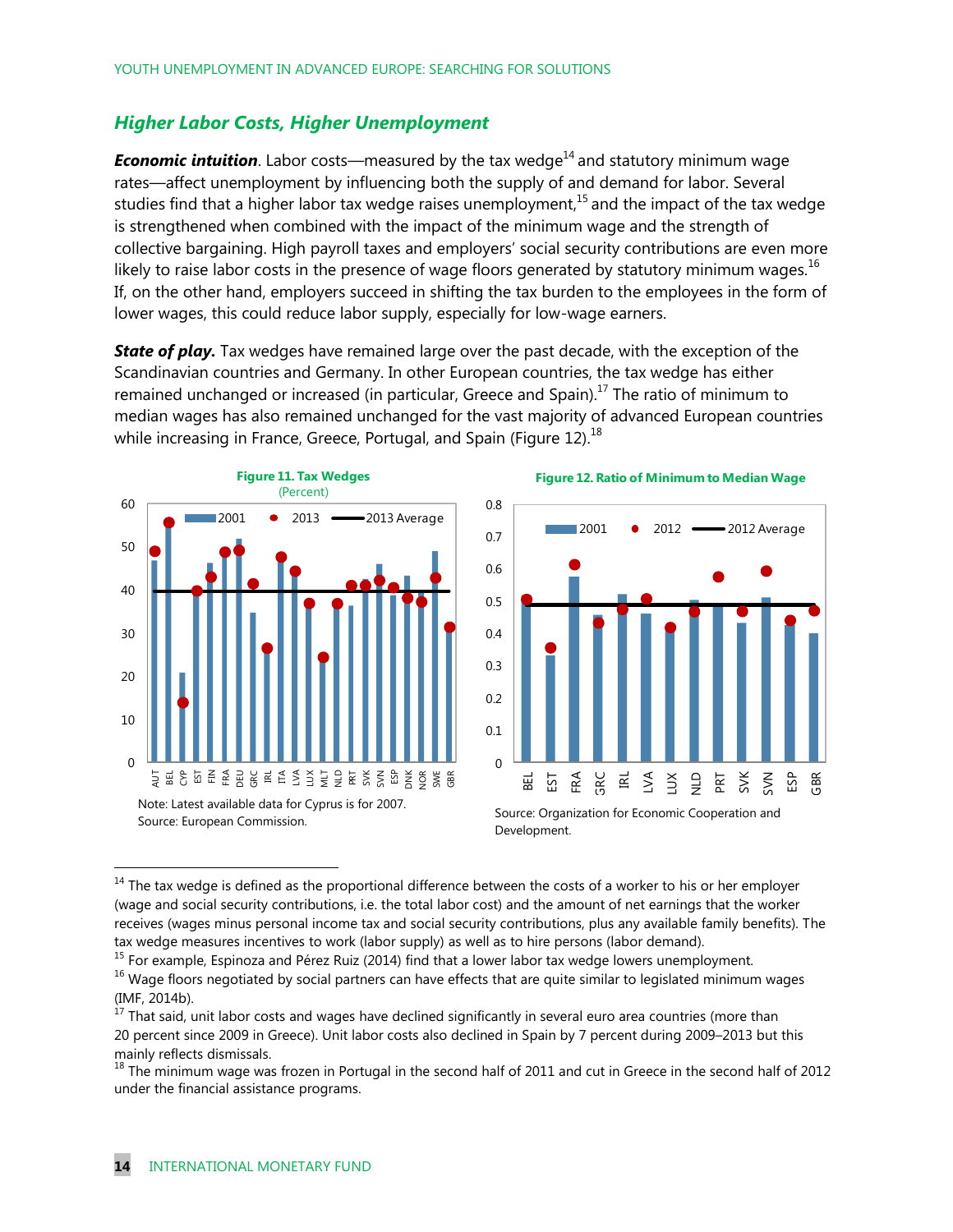*Higher labor costs, higher unemployment.* Our analysis confirms that higher labor costs—that is, a larger tax wedge and/or minimum wages relative to the median wage—are associated with higher youth and adult unemployment rates. A one percentage point increase in the tax wedge comes with higher youth unemployment rates by 0.3−1.3 percentage points, while the effect on adult unemployment is smaller (around 0.5 percentage points). Higher minimum wages relative to median wages comes with higher youth unemployment by 0.4–1.2 percentage points (while the effect on adult unemployment is insignificant). This is probably because many young people are hired at minimum wage jobs, leaving them particularly vulnerable to increases in labor costs. OECD (2012) shows that since 2007 young people have, on average, been at a disadvantage in countries where the minimum wage is relatively high as a percentage of median pay.

### *Higher Opportunity Cost of Working, Higher Unemployment*

*Economic intuition.* High unemployment benefits can raise unemployment by reducing the willingness to search intensively for jobs and/or to accept job offers, and by increasing the reservation wage, i.e., the salary at which the unemployed would be willing to work instead of receiving unemployment benefits (both of which lower labor supply). Moreover, tax and benefit systems can interact to create an unemployment or inactivity trap that arises when individuals who qualify for social protection benefits have little financial incentive to work or even look for work because the combined effects of increased tax payments and withdrawn income-tested benefits offset the potential gain in disposable incomes from increased earnings.

*State of play.* Again, the picture remains largely unchanged over 2001–12 for most countries, regardless of which indicators are used to capture the incentives of the unemployed to seek work (the gross benefit replacement rate or the inactivity trap) (Figure 13). There are a few exceptions, for example, Germany and some Scandinavian countries have reduced benefit replacement rates. On the other hand, gross benefit replacement rates in Portugal and Spain remained virtually unchanged and increased somewhat in Italy and Ireland. The inactivity trap remained remarkably stable during 2001–12 (Figure 14).

*Higher opportunity costs, higher unemployment***.** According to our analysis, higher gross replacement rates are associated with higher youth unemployment by about 0.5 percentage points (for a 1 percentage point increase) and higher adult unemployment rates by 0.1−0.2 percentage points. Other measures of opportunity cost—the net replacement rate and the inactivity trap—do not uniformly yield strong results, perhaps due to data limitations. It is worth noting in this context that an aggregate indicator may mask country-specific differences in eligibility for unemployment benefits, e.g., in some countries, people who never had a job may not be eligible for unemployment benefits.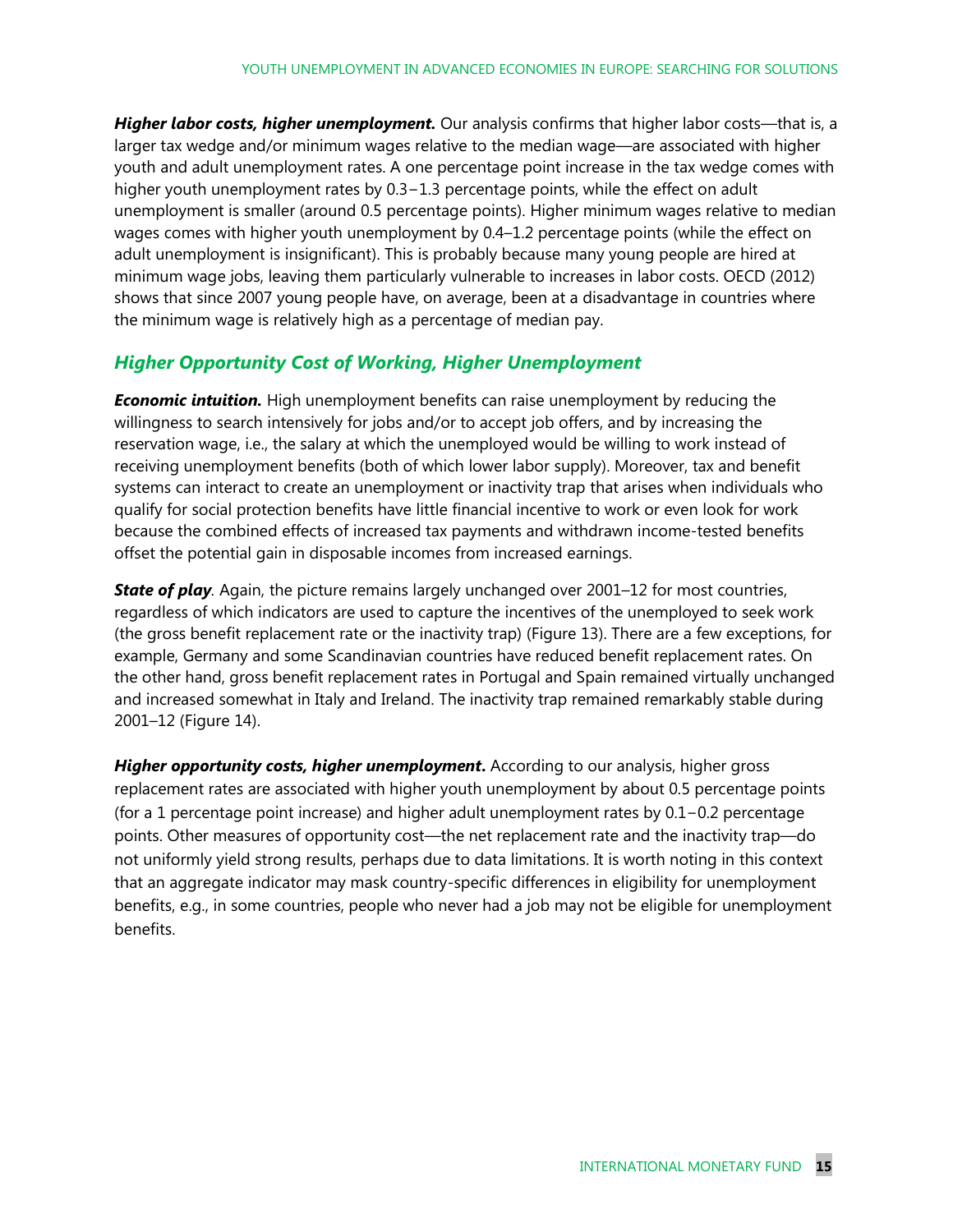





Source: Organization for Economic Cooperation and Development.

#### *Stronger Duality of Labor Markets, Higher Unemployment*

*Economic intuition.* Dual labor markets are characterized by a high share of temporary employment contracts with lower employment protection for workers who are on temporary contracts than for those on regular contracts. In general, the impact on labor market outcomes of employment protection legislation—laws governing the hiring and firing of employees—is found to be small and ambiguous, as it potentially lowers both the separation rate (by increasing the cost of firing), and also the employment rate (by increasing reluctance to hire workers in the first place). However, labor market duality has been associated with lower youth employment rates in a sample of 17 OECD countries over 1960–96 (Bertola, Blau, and Kahn, 2007). Blanchard, Jaumotte, and Loungani (2013) note that the unequal distribution of unemployment and its unusual concentration among youth in some countries in part reflects dysfunctional labor market institutions, namely the dual employment protection systems. This is why the IMF has recommended the reduction of duality in a number of countries, particularly Italy, Portugal, and Spain. Also, duality could be more harmful for employment if combined with wage rigidity—when hit by a negative shock, firms are unable to adjust wages and instead end up dismissing workers, particularly those on temporary contracts (i.e., mainly youth). For instance, labor market adjustments in Spain have mainly focused on shedding workers on temporary contracts.

**State of play.** As indicated earlier, young workers are more likely to be employed on temporary contracts than adult workers. The disparity between the adults and youth in this regard is particularly large in Spain, Italy and Portugal, which have had some of the largest increases in youth unemployment. However, the regulatory protection offered to temporary contracts has declined in recent years especially in vulnerable euro area countries.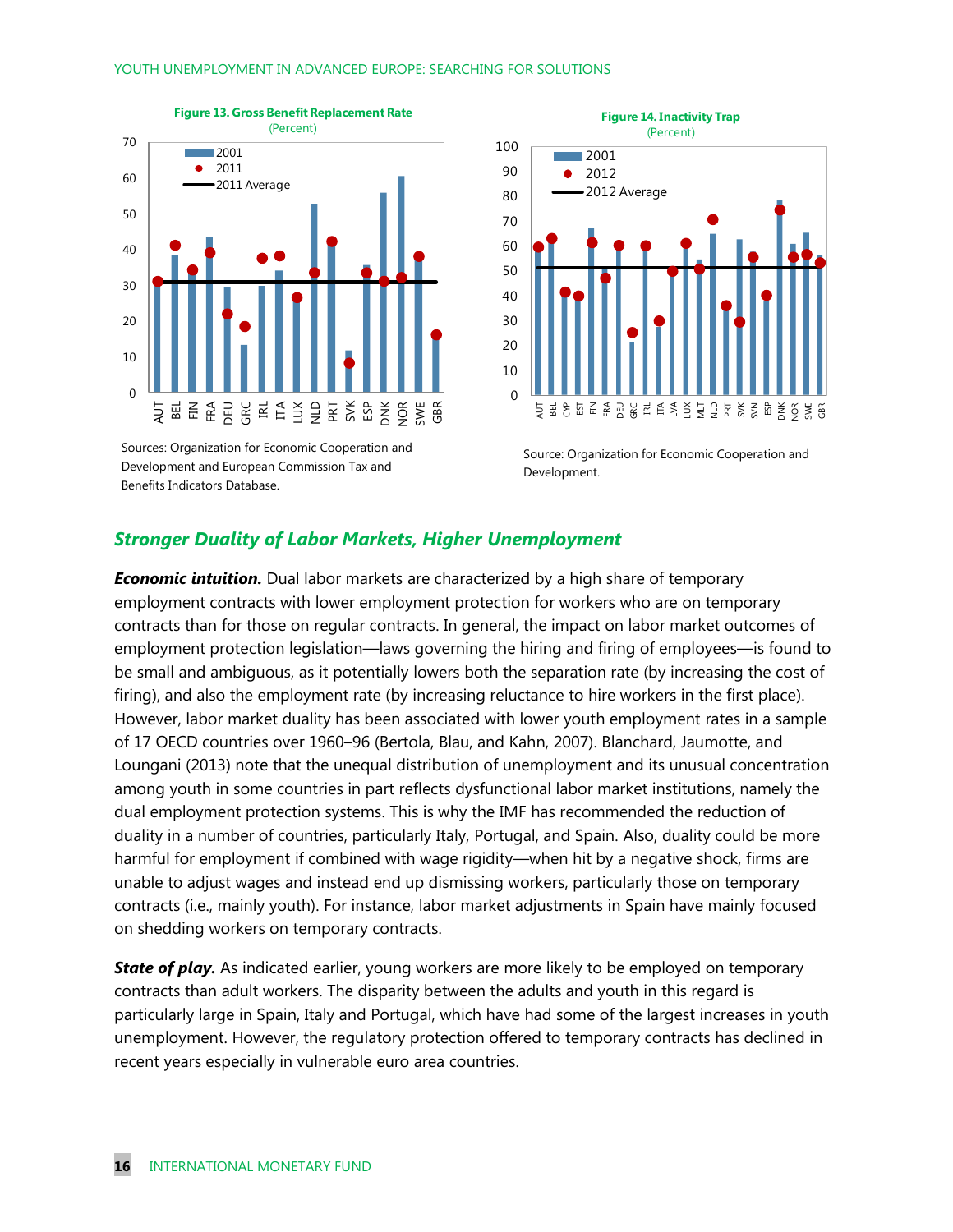*Stronger duality of labor markets, higher unemployment.* Our analysis finds stronger labor market duality to be linked with a detrimental effect on youth employment. Higher protection for temporary contracts—i.e., less duality—is related to lower unemployment rates for youth and adults, but the results are stronger for youth given that a higher share of youth employment is based on temporary contracts. A one-unit increase in the employment protection legislation rating for temporary contracts<sup>19</sup> is associated with lower youth unemployment rates by 2.5−5 percentage points and lower adult unemployment by 1.5–2 percentage points. A higher share of youth on temporary contracts relative to all employed youth—i.e., more duality—corresponds to higher youth unemployment by 0.3−0.4 percentage points, but a similarly defined increase for adult workers has no significant correlation with adult unemployment rates.





Note: Data for Estonia is from 2003. Source: Eurostat

Note:  $1 =$  least protection;  $6 =$  highest protection. Source: Organization for Economic Cooperation and Development.

### *More Spending on Active Labor Market Policies, Lower Unemployment*

*Economic intuition.* Most macro-econometric studies have found significant positive effects on aggregate unemployment of spending on ALMPs, especially on training (OECD, 2006, Chapter 6 and 7). However, micro-econometric evaluations of ALMPs find that the effectiveness of programs varies, and that programs that seem similar at first glance can yield very different outcomes. Micro-econometric studies also show that ALMPs that specifically target young people are not very effective regardless of the type of the program, i.e., they have a lower probability of yielding positive results (see Box 1).

 $19$  The rating is on a scale from 1 (least protection) to 6 (highest protection).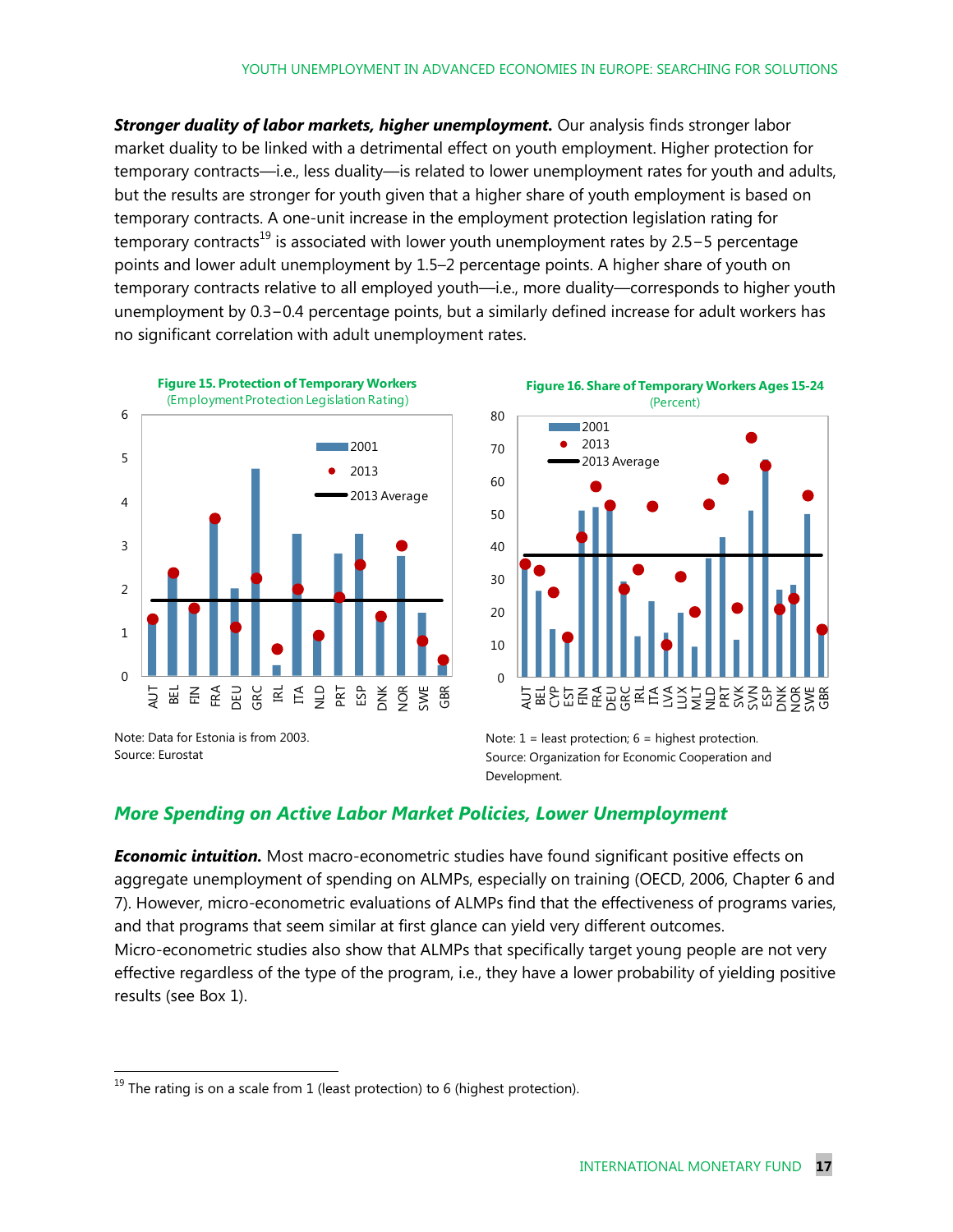#### **Box 1. Active Labor Market Policies: How Successful? A Brief Literature Review**

Active labor market policies are programs that intervene in the market to address unemployment.

*International experience indicates that there is no "one size fits all" model of successful ALMPs***.** Design, targeting, and close interactions with passive labor market policies are key (OECD, 2010a). Overall, ALMPs focused on training, private sector incentives, "services and sanctions" (i.e., programs to improve the efficiency of labor market search and matching) and self-employment tend to produce better results than direct employment programs:

- Kluve (2010) finds that private-sector hiring subsidies are the most effective, but they must be short-term, targeted and closely monitored because they suffer increasingly from dead-weight and substitution effects when expanded.
- x "Services and sanctions" programs are the most cost-effective (Martin, 2000; Martin and Grubb, 2001), and produce better outcomes than training programs (Kluve, 2010). Counseling and job-search are particularly cost-effective when associated with increased monitoring of job seekers and enforcement of work tests. Self-employment programs are helpful, but only for a limited proportion of the unemployed.
- Lutz and Mahringer (2007) conclude that training programs should be small in scale and well-targeted, given their costs and mixed results.
- Direct employment programs produce the weakest post-program employment outcomes, especially when geared toward public sector jobs. These results are supported by the broader meta-analysis by Card, Kluve, and Weber (2010) which considers 199 estimates from 97 studies conducted from 1996−2010 on programs in 26 different countries. The study also finds that a longer-term perspective provides more positive evidence.

*In terms of implementation, the literature suggests that positive outcomes depend on appropriate design and a proper cost-benefit analysis***.** Regular impact assessments help in shifting resources to more effective schemes. Interactions between active and passive policies are important (Kluve, 2010; OECD, 2010a; European Commission, 2012b). Referrals by the public employment service (PES) to labor market programs can increase effectiveness. Good management and efficient operation of the PES is also important.

*Despite the vulnerability of youth to unemployment (Eurofound, 2011), youth are under-represented in the vast majority of AMLPs (ILO, 2012)***.** A number of guidelines have emerged in the literature on best practices for developing ALMPs for young workers, summarized by the European Commission (2012b):

- Prioritization and tailoring, especially focused on the most vulnerable, are a key precondition. A good example is the MYPLACE program in the United Kingdom with youth facilities dedicated to the disadvantaged (Eurofound, 2012).
- x Mutual obligation—i.e., the linking of passive benefits to activation—is important for youth-specific measures (Calmfors, 1994), and requires appropriate benefit provision and addressing the stigma associated with reporting to unemployment agencies.
- Avoiding cycles of inactivity is important for reducing demotivation and destruction of human capital. In Sweden, the young unemployed are given incentives and support to actively seek jobs, followed by three months of active job matching combined with apprenticeship or further education (European Commission, 2012b).
- Early intervention, notably with targeted outreach, helps prevent the scarring effects of unemployment. A good example would be the Austrian "training guarantee" targeted at youth under the age of 18 who cannot find a company-based apprenticeship.
- Close links to the labor market are achieved through a mix of education, occupational skills and on-the-job training, and access to support services (Grubb, 1999), as illustrated by the successful youth guarantee scheme in Finland that combines education and employment (European Commission, 2012b).
- Youth guarantee schemes are increasingly favored as a policy response to the specific challenges of young with commitments to place them in an education, training or work program. With substantial experience in such schemes, Finland and Sweden were able them to intervene successfully during the crisis (Eurofound, 2012).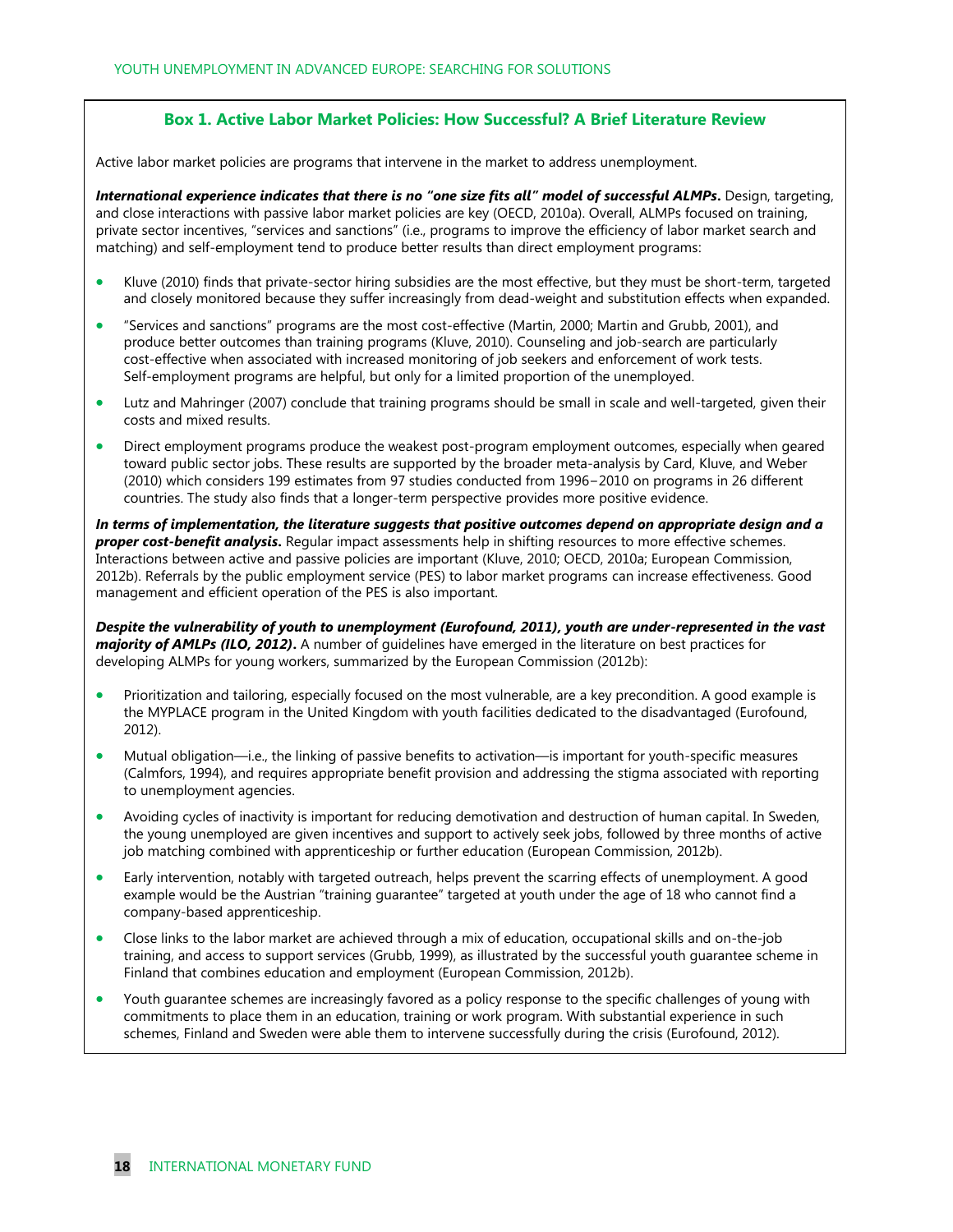**State of Play.** Spending on ALMPs varies widely across countries, and several countries have increased spending in this area after the crisis. Given dramatic increases in unemployment during the crisis, ALMP funds have had to be distributed across greater numbers of the unemployed.

*Higher spending in ALMPs, lower unemployment.* Higher spending on ALMPs, especially training, is associated with significant reductions in youth unemployment rates. An additional 1000 euro per unemployed increase in ALMP spending is linked to lower youth (adult) unemployment by around 0.3 (around 0.1) percentage points (Figures 17 and 18).



Note: Total active labor market policy (ALMP) spending combines spending on training, support, and services. Source: Eurostat.



Note: Active labor market policy (ALMP) measures include training as one of the main components. Source: Eurostat.

#### *More Vocational Training, Lower Unemployment*

**Economic intuition.** Educational attainment may have a large impact on employability (OECD, 2013). The share of workers in the population with low education has been declining steadily across all countries in Europe. But the level of formal education may not provide a complete picture of the skills of the young unemployed. Vocational training and apprenticeships are important forms of teaching skills, but difficult to measure. Box 2 briefly discusses the main features of Germany's dual vocational training system. Such systems also exist in a number of other European countries, such as Austria and Switzerland. OECD, 2014, provides an in-depth review and comparative analysis of these programs.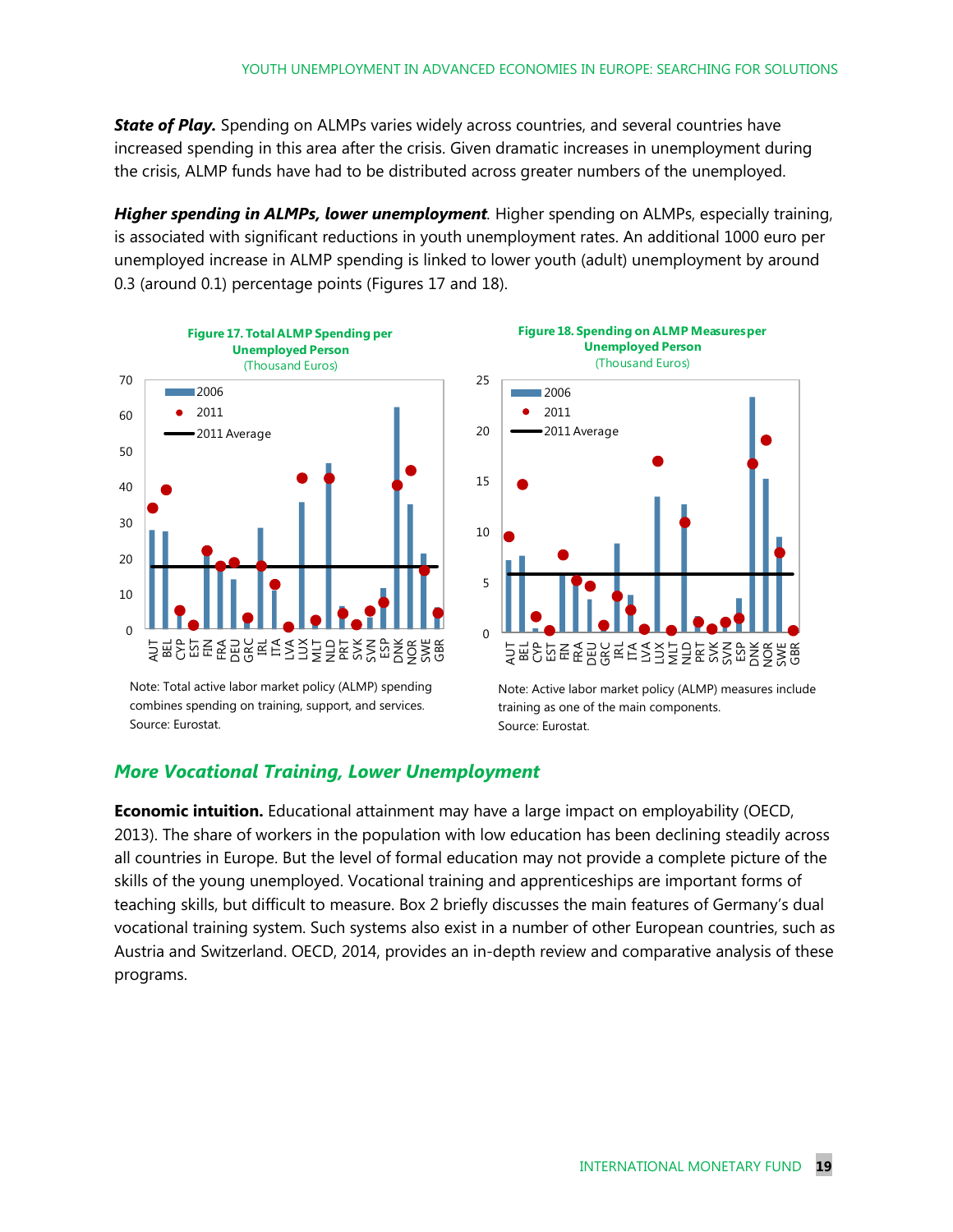#### **Box 2. Germany's Dual Vocational Training System: Summary of Core Elements and Conditions for Success**

**The dual vocational training system in Germany integrates school and work-based learning to prepare apprentices for full-time employment.** After completing the compulsory lower secondary education, young workers can start such training by signing a training contract with a private company, with no additional prerequisites for admission. The dual vocational training lasts for 2−3 years (depending on occupation); apprentices usually spend 3−4 days at the workplace and 1−2 in vocational school. The theoretical and practical aspects of school and work-based learning are mutually reinforcing. In addition, successful transition to full-time employment is facilitated by the soft skills acquired at the workplace (e.g., conflict resolution, initiative taking), while academic skills obtained in the classroom enhance prospects for long-term labor market success (OECD, 2010b).

**The effectiveness of the German system is highly influenced by its social, cultural, and economic conditions,**  as well as by prevailing institutional structures (Euler, 2013). The government and business community share costs and work together to constantly improve the system. An intricate web of checks and balances at the national, state, municipal, and company levels ensures that the short-term needs of employers do not distort broader educational and economic goals. Germany also has a well-developed and institutionalized research capacity, including the Federal Institute for Vocational Education and Training (*BIBB*), which supports continuous innovation and improvement of the system, making it more flexible, and responsive to the emergence of new fields and occupations (OECD, 2010b).

**The German system is not without limitations.** Notably, the evaluation of dual system trainees is seen as limiting their ability to attain tertiary education afterwards. Tertiary attainment rates for 25−34 year olds in Germany are below the levels in most other OECD countries, even though tertiary attainment rates are about average for the working-age population as a whole (OECD, 2009, 2011). Moreover, the vocational education system may need to be adapted to the demands of a globalized world, as its advantages may be diminishing in the context of rapid technological change and globalization (OECD, 2010c).

*More vocational training, lower unemployment.* Our analysis shows that access to vocational training—measured by the share of temporary workers in probationary periods or vocational training—corresponds to lower youth unemployment by around 0.3 percentage points, but is not relevant for adult unemployment. A higher share of individuals with low education generally has no significant association with youth unemployment or employment rates, but has a strong and

negative association with adult unemployment and employment rates. Low education may be less of an obstacle for youth employment, perhaps because young workers are more amenable to training.

#### *Other Labor Market Factors*

*Unclear effects of collective bargaining.* According to the literature, the impact of collective bargaining on total employment could be mixed, depending on the level at which the bargaining occurs. Firm-level bargaining tends to limit wage increases beyond productivity levels, thereby having less of a negative impact on overall employment and unemployment. The overall impact of this type of bargaining on the labor force can potentially be explicitly incorporated in the bargaining process, thereby minimizing the



**Figure 20. Market Efficiency Competition of Goods**  (Rating)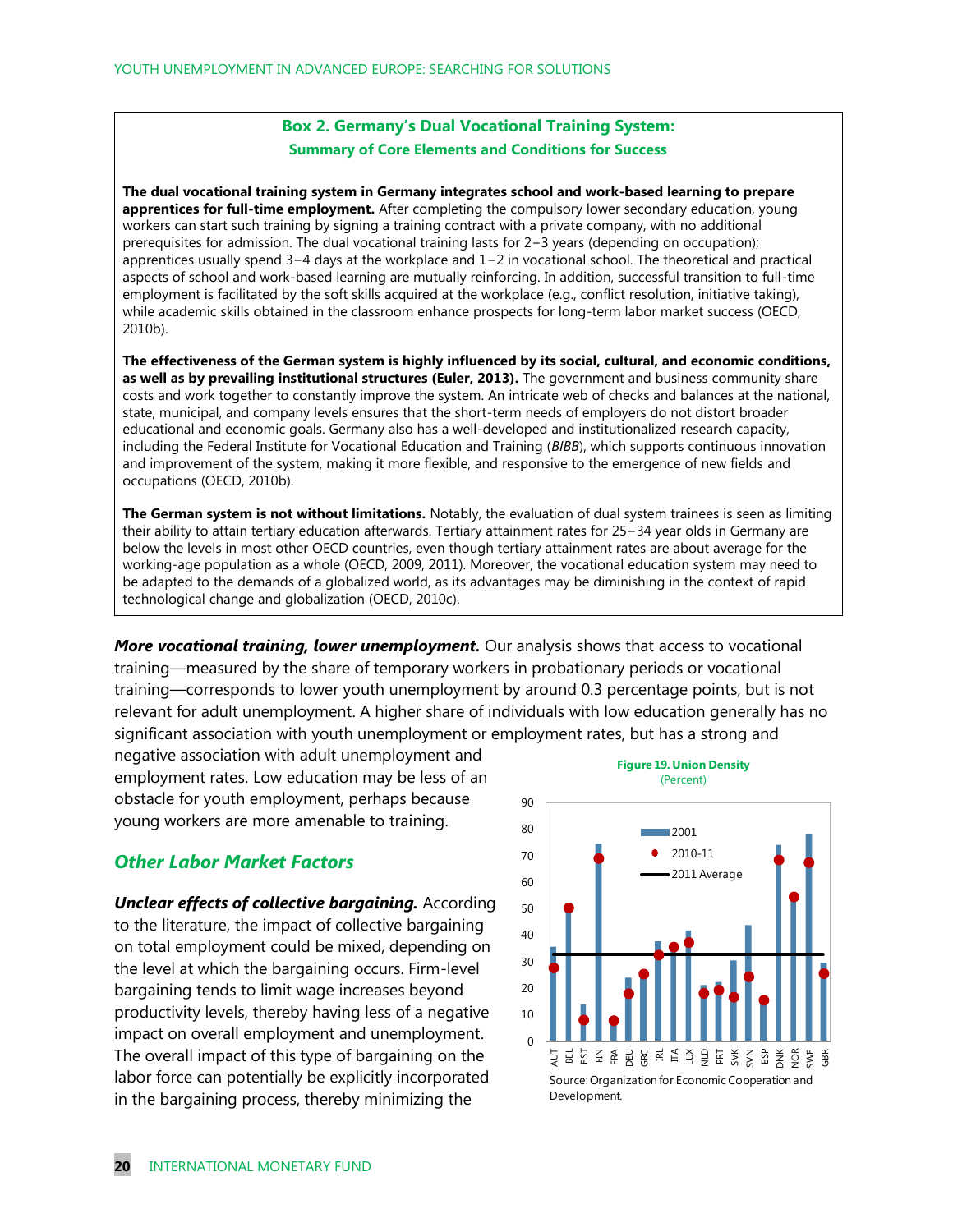#### 90

## YOUTH UNEMPLOYMENT IN ADVANCED ECONOMIES IN EUROPE: SEARCHING FOR SOLUTIONS<br>2001

70

2010-11

effect on unemployment. Thus, the relationship between the strength of collective bargaining and unemployment could be seen as hump-shaped, having th<sub></sub>g worst effects on unemployment when collective bargaining systems are neither fully centralized nor decentralized (Calmfors and Driffell, 1988). However, other papers find more qualified support for the hump-shaped hypothesis (e.g., 40 Traxler, 2003), suggesting that the impact of collective bargaining on unemployment is unclear. The OECD's indicator on union density (Figure 19) measures the incidence of unionization among the 20 unemployed, but does not measure the degree of centralization or the coverage of unions.  $^{20}$ 

l**nsufficient data on product market reform.** It has been suggested that the lack pring ness ins product market liberalization could pose an obstacle to youth employment (Nicoletti and Scarpetta, 2001). However, it is difficult to establish a clear link between **Brobuct market reform indicators and** Foëæe hydrane tagkarkiedige æve

youth unemployment. This is, in part, due to the difficulty of finding appropriate measures of these reforms, and the fairly limited scope of the available data.<sup>21</sup> The analysis was based on the "Market Efficiency: Competition" sub-indicator compiled from the Global Competitiveness Report (Figure 20) and the cost of starting a business from the World Bank Doing Business Indicators. These tentative results should therefore not be construed as evidence against the importance of product market reforms but rather a reflection of poor cross-country data availability and the need for more careful country-by-country research. IMF research has shown that product market reforms, in combination with other measures, can increase growth rates in the euro area, and thereby indirectly affect unemployment rates (IMF, 2014c).



### *Labor Market Factors and the Business Cycle*

*Interactions with the business cycle*. Overall, the analysis suggests that labor market factors affect the sensitivity of youth unemployment levels to the business cycle in Greece, Ireland, Italy and Spain. For example, an increase in the tax wedge is associated with an increase in the degree to which youth unemployment rates in Greece and Spain respond to cyclical changes. Similarly, higher spending on ALMPs seems to relate to a lower sensitivity of youth unemployment in Ireland, Italy and Spain to cyclical changes.

 $20$  Our analysis finds that a one percentage point increase in union density is associated with lower youth unemployment rates by 0.2–0.6 percentage points, but these results are not robust and tend to dissipate when other factors are taken into account. Our analysis also does not test for the non-linear relationship to collective bargaining because of data limitations.

For example, the OECD's Product Market Reform indicator is only available at five year intervals.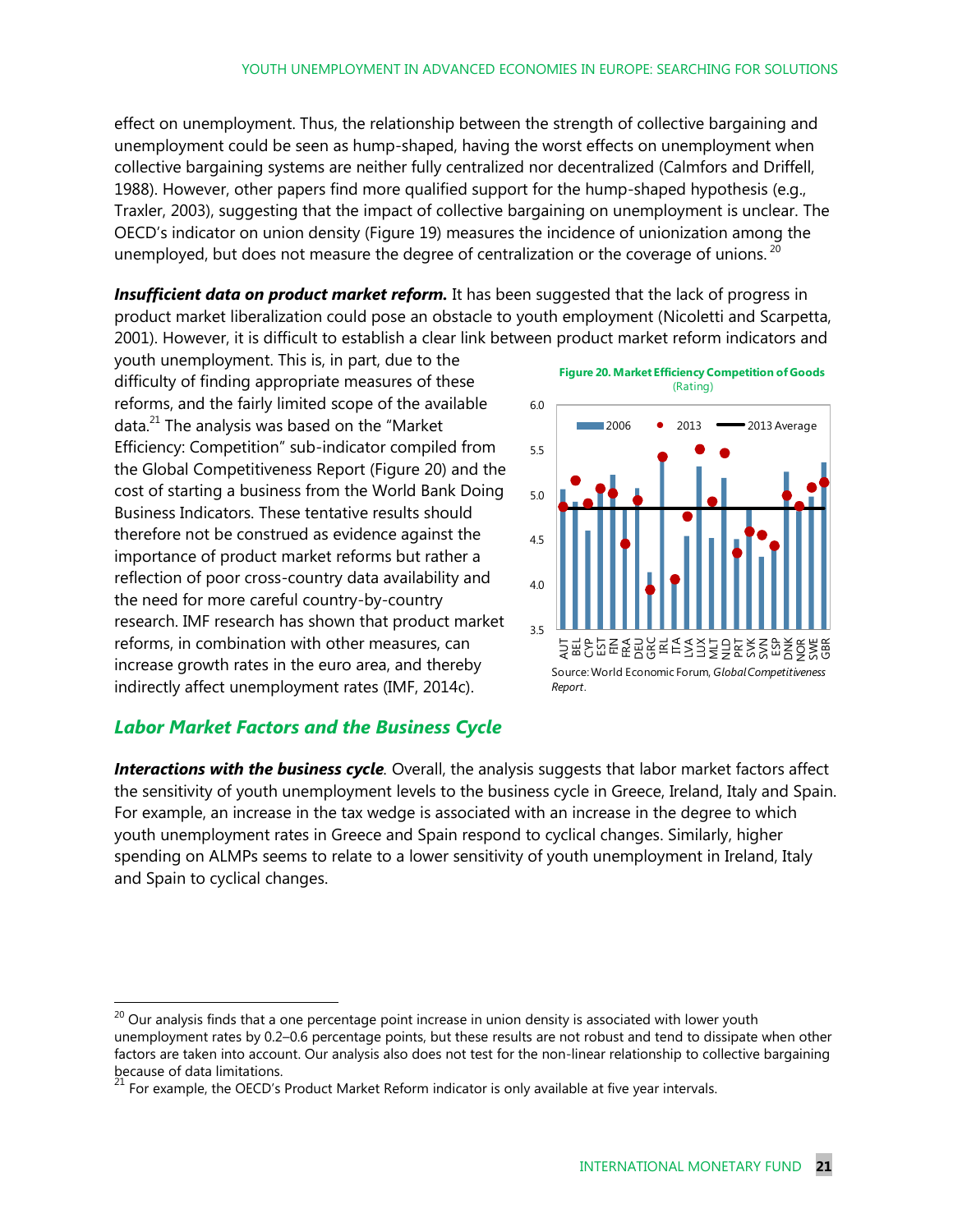# **WHAT IS THE SOLUTION TO YOUTH UNEMPLOYMENT IN EUROPE?**

*Where does this leave us?* This analysis has attempted to determine the factors driving high youth unemployment in advanced European countries. It looked at both the "flow" problem (large increases in unemployment during the crisis) and the "stock" problem (persistently high youth unemployment levels). The paper finds that economic activity plays an important role in explaining *both* the high levels of youth unemployment as well as the sharp increases in these rates since the beginning of the crisis. The role of growth is particularly significant for vulnerable euro area countries, and is much larger for youth than adults. Labor market factors seem to play an important role in explaining the high *levels* of youth unemployment across countries, but do not appear to be as relevant in driving the changes in unemployment. For the most part, measures that alleviate youth unemployment also reduce adult unemployment, although to different degrees.

*No silver bullet.* The youth unemployment problem in the euro area is multi-faceted and varies across countries. Substantial cross-country differences in the composition and dynamics of youth unemployment suggest that no single policy at the EU or national level is likely to solve the problem. The solution would need to target the country-specific factors affecting youth unemployment. Experience from other countries indicates that there is no one-size-fits-all approach to tackling youth unemployment (ILO, 2013).  $^{22}$ 

*Strong sustainable growth is critical.* A comprehensive strategy to tackle youth unemployment in the euro area must focus on creating conditions for sustainable growth, given the high sensitivity of youth unemployment (and, for that matter, adult unemployment) to output changes. Public policies should focus on supporting domestic demand until the threat of persistently low inflation has subsided and a strong recovery has taken hold. Policies to support aggregate demand and restore credit flows would be particularly important.

*Past is prologue.* The role of strong growth in mitigating high youth unemployment levels is not unprecedented in the euro area. Some euro area countries have experienced extremely high youth unemployment rates in the past. In fact, the 2013 youth unemployment rates are close to, and even *below* historical peaks for France, Italy and Spain (Figure 21). Historically, euro area countries have reduced youth unemployment rates significantly by growing much more strongly than they are expected to grow in the future. Therefore, the small output growth rates currently projected will not be enough to sustainably lower the youth unemployment rate. For instance, for Italy, a total reduction of unemployment rate by 7 percentage points during 1996–2001 was accompanied by average growth of almost 2 percent, but Italy is projected to grow by only 0.9 during 2014−19 (Figure 22). In some cases, growth rates would have to be double or even triple the current forecasts (see Spain and Portugal in Figure 22).

<sup>&</sup>lt;sup>22</sup> Schindler and others (2014) provides a broader discussion of how to boost growth and create jobs in Europe, noting that sustained growth requires not only macro support, but also further steps to deal with high debt levels and implement structural reforms.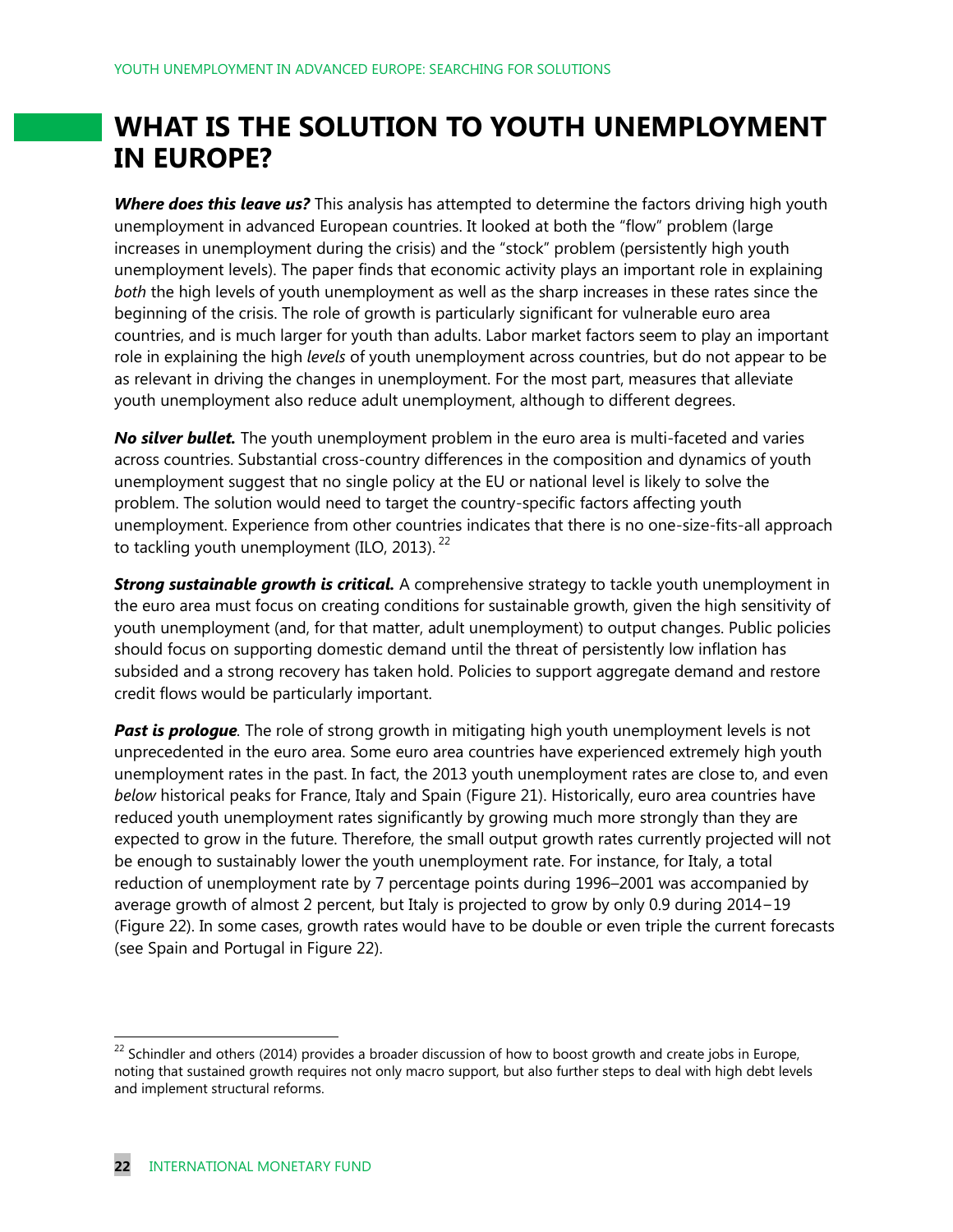



Sources: Eurostat; IMF, World Economic Outlook; and IMF staff estimates.

Sources: Eurostat; IMF, October 2014 World Economic Outlook; and IMF staff estimates.

*Labor market reforms can pay dividends.* Growth alone cannot solve the youth unemployment problem. As the economic recovery solidifies and unemployment rates return closer to their historical averages, labor market institutions may play an increasingly large role in labor market dynamics. Reforms could include: lowering labor costs by reducing the tax wedge and reconsidering minimum wage policies (which largely affect youth) to increase labor demand; reforming unemployment benefits to better incentivize the transition from inactivity to work; improving skill levels and work-related training; decreasing labor market duality; and, implementing effective ALMPs.<sup>23</sup> Hypothetically, reducing the tax wedge in France and Italy to average European levels could be associated with lower youth unemployment rates in these countries by some 4-9 percentage points. Similarly, reducing gross benefit replacement rates to the European average in France, Italy, Portugal, and Spain could potentially be correlated with lower youth unemployment rates by another 1−6 percentage points, depending on the country.

*Cut minimum wages?* While some countries with relatively high youth unemployment rates also have above-average ratios of minimum to median wages, a specific policy prescription would require a careful analysis of country-specific circumstances. This is because labor costs are just one of many labor market features that affect incentives, and therefore labor market outcomes. That said, minimum wages relative to the median wage affect the relative cost of hiring those who are paid the minimum wage, a group that typically include a large number of young workers. Thus, the focus should not be on cutting minimum wages or targeting a specific minimum wage, but on

 $^{23}$  Some studies suggest that, as far as good labor market outcomes are concerned, the common denominator between successful countries is trust, and that trusting partners in reform can make widely different combinations of institutions work well (Blanchard, Jaumotte, and Loungani, 2013; Blanchard and Philippon, 2006; Algan and Cahuc, 2009). These results could conceivably also apply to youth unemployment, even though the studies do not specifically address this issue.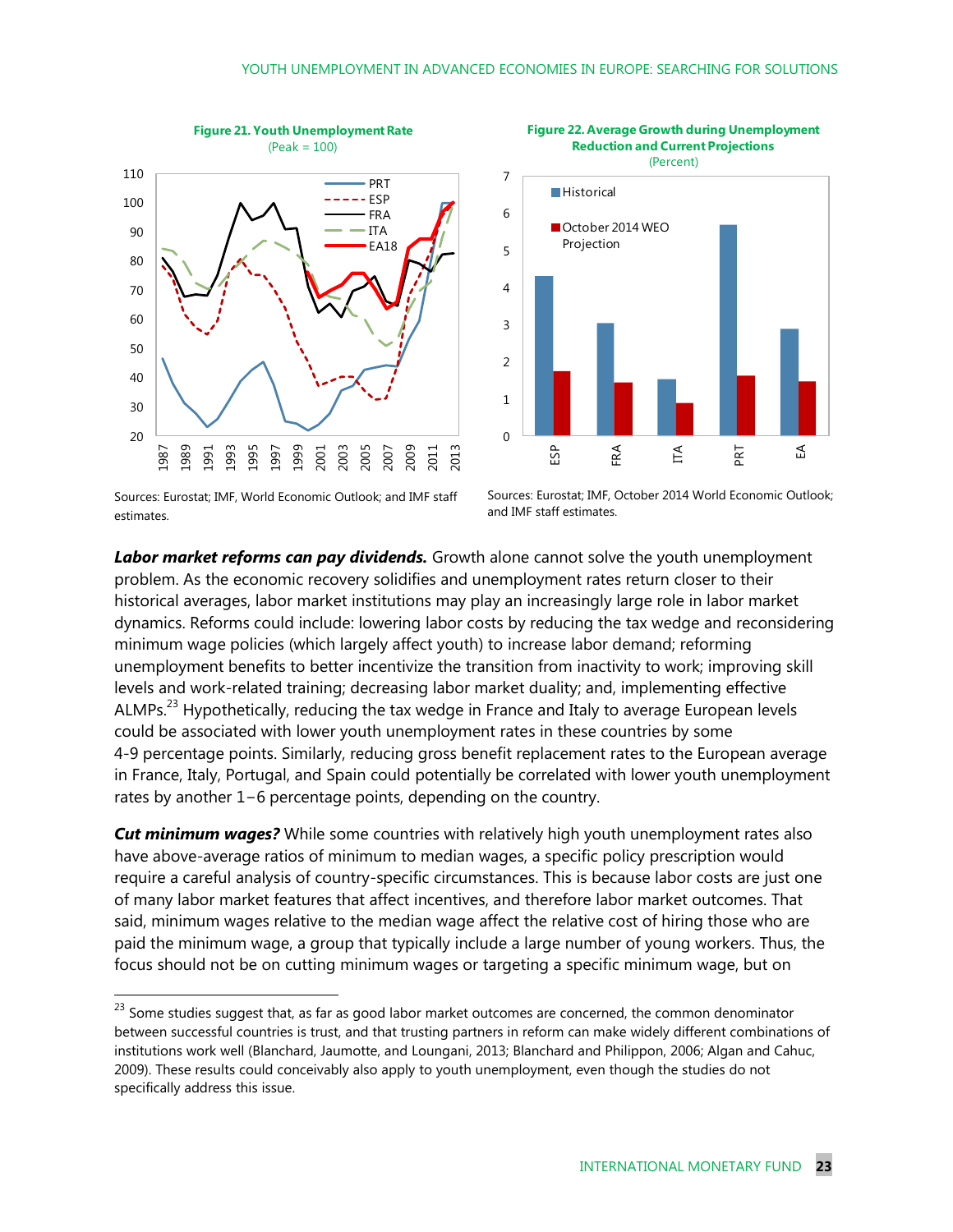ensuring that minimum wages are well aligned with median wages so that labor costs for low-skilled employees are not excessive relative to other workers in the labor force. If labor costs in the wider economy are adjusted significantly downward, keeping minimum wages unchanged would make it relatively expensive to hire young workers who are paid these wages. The burden of adjustment then falls disproportionately on youth. In countries where minimum wage policies reflect a strong consensus among social partners, there may be other avenues for labor market reform, such as reducing the tax wedge and improving training.

*Reducing duality.* Lower levels of labor market duality—achieved by reducing the gap between the protection of temporary workers and that of regular workers—could help address high youth unemployment rates. Illustratively, reducing the share of youth on temporary contracts in Spain, Portugal and Italy to the European average could be associated with lower youth unemployment by 3−11 percentage points, all else being held constant. Considering that the large-scale destruction of jobs has already taken place, the IMF has recommended easing employment protection on existing and new regular contracts at this point. This could help stimulate hiring on more stable contracts as the recovery takes hold (Blanchard, Jaumotte, and Loungani, 2013).

*Vocational training***.** More access to effective vocational training could help. Germany's dual vocational training system is a successful example of integrating school and work-based learning to facilitate a smooth transition from school to full-time employment (Box 2). However, it may be difficult to replicate the German system in other countries, given that the success of the system has been influenced by social, cultural and economic conditions and institutional structures in Germany (Euler, 2013).

*ALMPs are not a panacea by themselves.* Higher ALMP spending is associated with lower youth unemployment rates. For example, hypothetically speaking, increasing ALMP spending per unemployed person in Italy, Portugal and Spain to average European levels may be associated with lower youth unemployment rates by 1–5 percentage points, all else being held constant. However, it is crucial that ALMP programs be well targeted and appropriately monitored (Box 1). Moreover, given the estimated effects on youth unemployment, the amounts of ALMP spending required to make a sizeable dent in historically high youth unemployment rates would be too large to be feasible. Thus, ALMP spending will need to be complemented with growth and other labor market reforms to yield the maximum effect. ALMPs may be more effective if they are part of a broader strategy to address structural impediments to greater youth employment. For example, higher tax wedges reduce the effectiveness of ALMP spending in Austria and Germany.

*Supra-national policies.* Policies at the EU level can also help (Annex 1). For example, effective ALMPs, especially for training, can also be financed at the regional level, provided the regionally funded programs are properly designed and monitored with due regard to country-specific impediments, and, ideally, complemented by other measures at the national level. Measures that foster labor mobility, including European Employment Services (EURES) and the implementation of the 2006 Services Directive, could alleviate the detrimental effects of persistent unemployment on the regions' economic potential by reducing the length of unemployment spells and, thereby, halting the attrition of skills. In addition, regional governance frameworks, such as country-specific structural policy recommendations under the European Semester, can also help if they incentivize countries to adopt labor market reforms.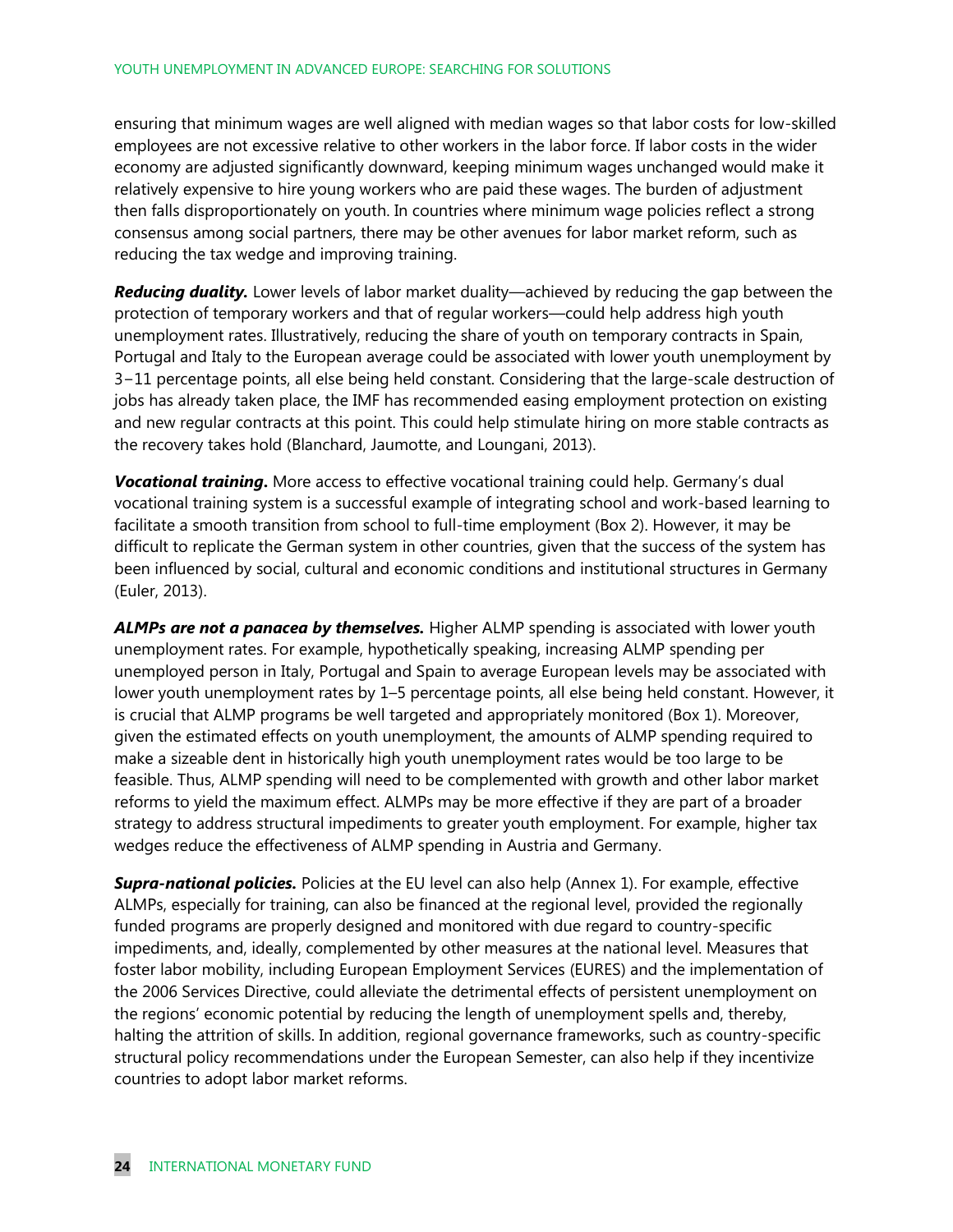# **Annex 1. European Union Measures for Dealing with Youth Unemployment**

**The European Union's Youth Guarantee Scheme includes a number of active labor market policies.** Policies that can supported by the EU include, for example, those that provide opportunities for low-skilled young people to train, address skill mismatches via work-based learning and apprenticeships or training vouchers, provide wage and recruitment subsidies to encourage employers to give young people an apprenticeship or job placement, and support for small and medium enterprises (SMEs) and start-ups.

**Over 60 billion euros (approximately 0.6 percent of euro area GDP) is to be spent over the next budget period.** The Youth Guarantee Scheme is supported by the European Social Fund. The Fund is scheduled to provide more than €10 billion every year during 2014–20 to address youth unemployment. In addition, a dedicated Youth Employment Initiative (YEI) concentrates on regions experiencing youth unemployment rates above 25 percent and on young people not in employment, education or training (NEETs). These funds are front-loaded to be available over 2014−15. France, Italy, Poland, Portugal, and the United Kingdom are the major recipients of YEI funding (European Commission, 2014).

**The EU's policy efforts have also focused on improving traineeships and apprenticeships.** The European Commission has launched two specific initiatives: the Quality Framework for Traineeships which enables beneficiaries to acquire high-quality work experience under safe and fair conditions; and the European Alliance for Apprenticeships, which brings together public authorities, businesses, social partners, vocational education and training providers, youth representatives, and other key actors in order to improve the quality and supply of apprenticeships across the European Union.

**The EU has also intensified efforts to improve labor mobility.** For example, the European Employment Services (EURES)—the pan-European job search network that provides access to nearly 2 million job vacancies—is being modernized. A pilot project is underway to test the effectiveness of tailor-made services combined with financial support to help young people aged 18–30 find a job in other Member States (minimum six months contract in accordance with national labor law). The scheme provides information, a job search function, recruitment and job placement support. In addition, it finances training needs and travel expenses for young job applicants (for job interviews and job settlement in other EU countries) and provides additional incentives in the case of recruitment by an SME. Since 2013, the scheme has been extended to traineeship and apprenticeship placements.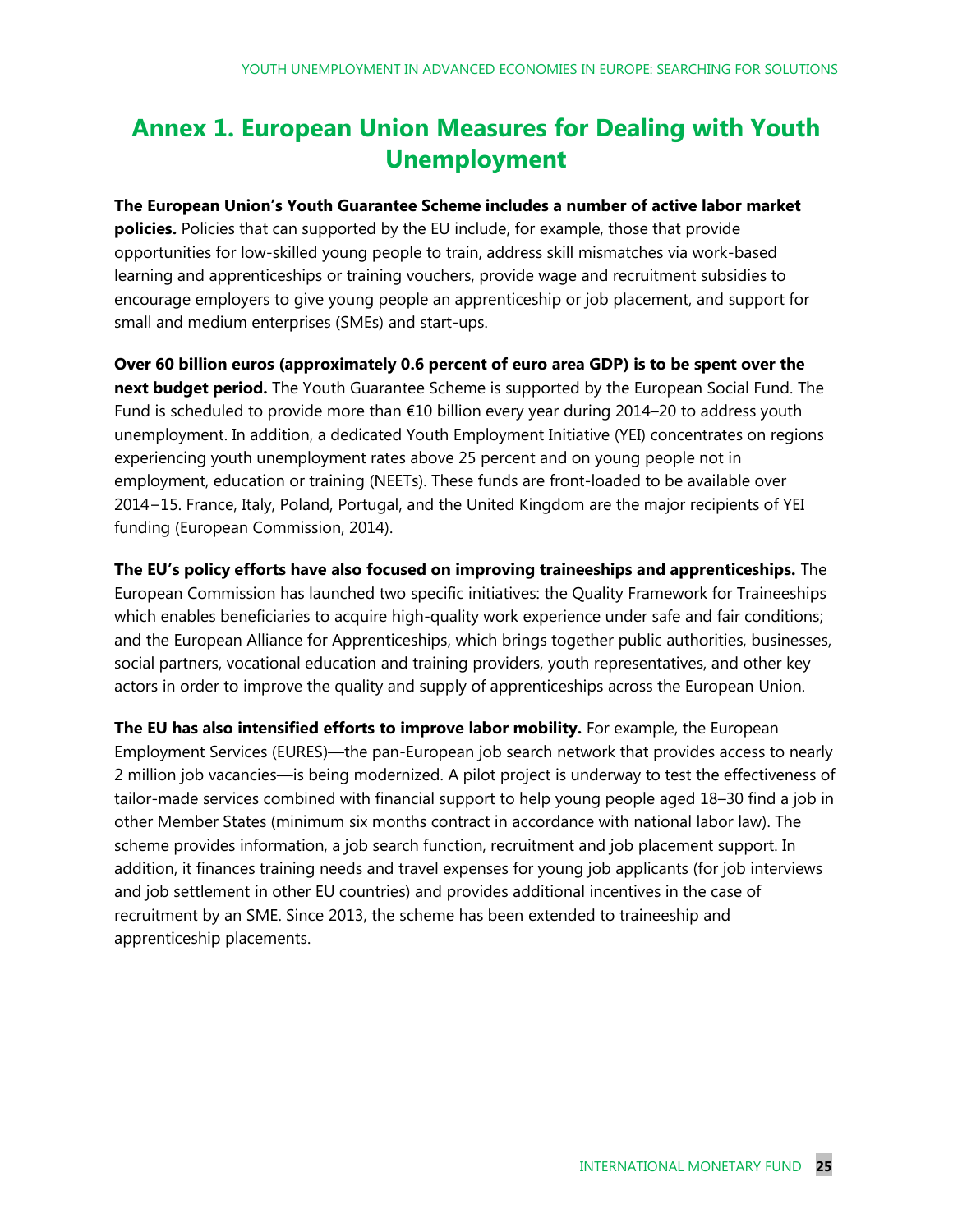### **Annex 2. Estimation Techniques<sup>1</sup>**

#### **A. The Okun's Coefficient**

The Okun's coefficient,  $b_i$ , was estimated using the following specifications:  $\Delta u_{i,t} = \beta_0 + \sum_{i=2}^{22} \beta_{1,i} c_i + \sum_{i=1}^{22} \beta_{2,i} c_i \Delta y_{i,t} + \varepsilon_{it}$ , (1)

$$
u_{i,t} - u_{i,t}^* = \beta_0 + \sum_{i=2}^{22} \beta_{1,i} c_i + \sum_{i=1}^{22} \beta_{2,i} c_i (y_{i,t} - y_{i,t}^*) + \varepsilon_{it}
$$
 (1a)

where  $\Delta u_{i,t}$  is the change in youth or adult unemployment rates in country *i*, year *t*,  $c_i$  is the dummy variable for country *i* (note the omission of the dummy variable for country 1 to avoid perfect collinearity),  $\Delta y_{i,t}$  is output growth and  $\varepsilon_{it}$  is the error term with standard assumptions. In the alternative specification, we use the output gap  $(y_{i,t} - y_{i,t}^*)$  and deviation from natural rates of unemployment  $u_{i,t} - u_{i,t}^*$  , respectively, as independent and dependent variables. Results are shown in Table A1.

#### **B. Impact of Labor Market Institutions**

The estimates referred to in the text (blue dots in Figure A1; see also Table A2) are based on a specification that includes *several* labor market features at a time ("multivariate model") and assumes that the impact of labor market factors, if any, is common across all countries. It allows the impact of the business cycle (output gap) to vary across countries.

$$
u_{i,t} = \beta_0 + \beta_{1,i}c_i + \sum_j \gamma_j x_{i,j,t} + \sum_{i=1}^{22} \beta_{2,i}c_i(y_{i,t} - y_{i,t}^*) + \varepsilon_{it},
$$
 (2)

where  $u_{i,t}$  is the youth or adult unemployment rate in country  $i$  at time  $t$ ;  $c_i$  is the dummy variable equal to 1 if the dependent variable is from country  $\dot{v}$   $(y_{i,t} - y_{i,t}^*)$  is the output gap, and  $x_{i,j,t}$  represents labor market institution  $j$ , in country *i*, year *t*. A variety of additional specifications were considered, e.g., with levels of total unemployment rates as well as unemployment ratios, and employment rates for different age groups as dependent variables.

In addition, the analysis included a "univariate model" with interaction terms (red dots in Figure A1) between the business cycle and *one* labor market factor in each



Median coefficient (and range) across countries

 $\blacksquare$  Median coefficient (and range) across countries  $\perp$ and regressions in the Multivariate Model

in the Univariate Model

MIN2MED

**Figure A1. Marginal Effects of Labor Market** 



TWEDGE UDENS ABP EPT TSHARE TPROB

LOWEDUC ALMPTOT

LOWEDUC **ALMPTOT** LMPTRAIN

regression. This model assumes that (i) the effects of the business cycle may depend on labor market features, (ii) this dependence may be different across countries and (iii) the effect of the labor market factor itself does not depend on the country, except indirectly via the business cycle.

-4

GRR NRR ITRAP MIN2MED

-3

-2

-1

 $\theta$ 

2

 $1$  See Banerji, Lin, and Saksonovs (2014) for more details.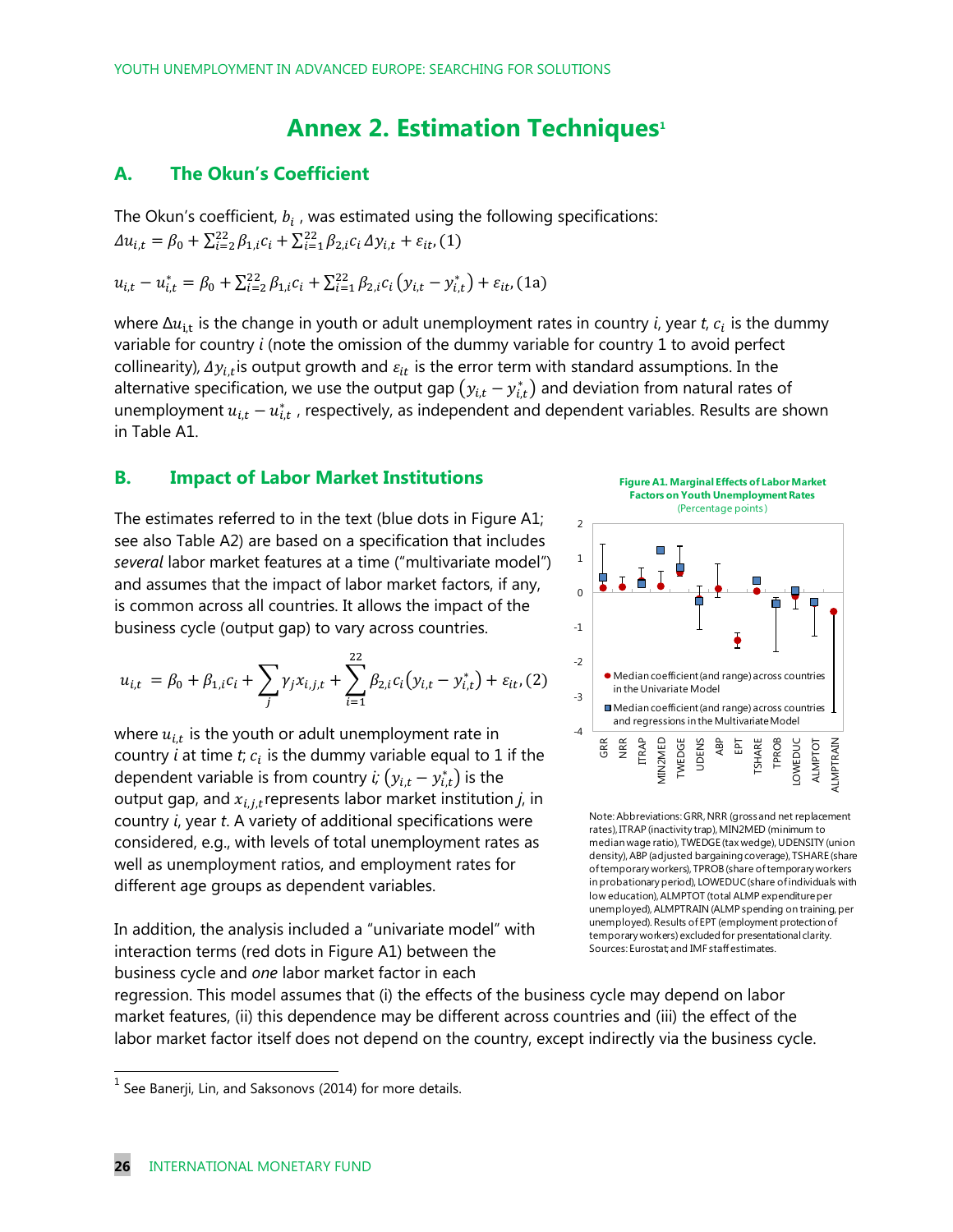|                                          |               | <b>Specification with Output Growth</b> | <b>Specification with Output Gap</b> |                            |
|------------------------------------------|---------------|-----------------------------------------|--------------------------------------|----------------------------|
|                                          | Youth         | Adult                                   | Youth                                | Adult                      |
|                                          |               | Okun's Coefficients (ß2,i)              |                                      | Okun's Coefficients (ß2,i) |
| Austria                                  | $-0.21$       | $-0.09*$                                | $-0.23***$                           | $-0.09**$                  |
|                                          | (0.26)        | (0.05)                                  | (0.07)                               | (0.04)                     |
| Belgium                                  | $-0.90***$    | $-0.25***$                              | $-0.93***$                           | $-0.27***$                 |
|                                          | (0.27)        | (0.07)                                  | (0.21)                               | (0.09)                     |
| Cyprus                                   | $-0.93***$    | $-0.45***$                              | $-1.12***$                           | $-0.42**$                  |
|                                          | (0.27)        | (0.12)                                  | (0.37)                               | (0.20)                     |
| Estonia                                  | $-0.78***$    | $-0.33***$                              | $-0.92***$                           | $-0.42***$                 |
|                                          | (0.09)        | (0.07)                                  | (0.12)                               | (0.06)                     |
| Finland                                  | $-0.67***$    | $-0.16***$                              | $-0.96***$                           | $-0.17***$                 |
|                                          | (0.12)        | (0.03)                                  | (0.18)                               | (0.03)                     |
| France                                   | $-0.91***$    | $-0.21***$                              | $-0.92***$                           | $-0.22***$                 |
|                                          | (0.27)        | (0.06)                                  | (0.18)                               | (0.06)                     |
| Germany                                  | $-0.30$       | $-0.17**$                               | $-0.15$                              | $-0.13**$                  |
|                                          | (0.20)        | (0.08)                                  | (0.10)                               | (0.05)                     |
| Greece                                   | $-0.81***$    | $-0.36***$                              | $-0.79***$                           | $-0.35***$                 |
|                                          | (0.12)        | (0.09)                                  | (0.14)                               | (0.07)                     |
| Ireland                                  | $-0.64***$    | $-0.30***$                              | $-0.94***$                           | $-0.40***$                 |
|                                          | (0.10)        | (0.06)                                  | (0.08)                               | (0.04)                     |
| Italy                                    | $-0.55***$    | $-0.12*$                                | $-0.56*$                             | $-0.13$                    |
|                                          | (0.20)        | (0.06)                                  | (0.31)                               | (0.09)                     |
| Latvia                                   | $-0.76***$    | $-0.33***$                              | $-1.06***$                           | $-0.48***$                 |
|                                          | (0.08)        | (0.04)                                  | (0.07)                               | (0.05)                     |
| Luxembourg                               | $-0.19$       | $-0.05**$                               | $-0.11$                              | $-0.03$                    |
|                                          | (0.12)        | (0.02)                                  | (0.07)                               | (0.02)                     |
| Malta                                    | $-0.85***$    | 0.01                                    | $-0.88***$                           | $-0.00$                    |
|                                          | (0.32)        | (0.09)                                  | (0.15)                               | (0.05)                     |
| Netherlands                              | $-0.46**$     | $-0.22***$                              | $-0.41***$                           | $-0.19***$                 |
|                                          | (0.22)        | (0.04)                                  | (0.11)                               | (0.07)                     |
| Portugal                                 | $-0.82***$    | $-0.28***$                              | $-0.85***$                           | $-0.32***$                 |
|                                          | (0.14)        | (0.04)                                  | (0.13)                               | (0.05)                     |
| Slovakia Republic                        | $-1.05***$    | $-0.36***$                              | $-1.77***$                           | $-0.52**$                  |
|                                          | (0.15)        | (0.09)                                  | (0.66)                               | (0.25)                     |
| Slovenia                                 | $-0.58***$    | $-0.14***$                              | $-0.40***$                           | $-0.19***$                 |
|                                          | (0.15)        | (0.02)                                  | (0.11)                               | (0.05)                     |
| Spain                                    | $-1.89***$    | $-0.78***$                              | $-2.17***$                           | $-0.92***$                 |
|                                          | (0.18)        | (0.08)                                  | (0.19)                               | (0.12)                     |
| Denmark                                  | $-0.74***$    | $-0.36***$                              | $-0.78***$                           | $-0.44***$                 |
|                                          | (0.19)        | (0.06)                                  | (0.09)                               | (0.06)                     |
| Norway                                   | $-0.32$       | $-0.14***$                              | $-0.86***$                           | $-0.32***$                 |
|                                          | (0.23)        | (0.04)                                  | (0.11)                               | (0.05)                     |
| Sweden                                   | $-0.87***$    | $-0.18**$                               | $-0.88***$                           | $-0.08$                    |
|                                          | (0.18)        | (0.07)                                  | (0.24)                               | (0.07)                     |
|                                          | $-0.53***$    | $-0.21***$                              | $-0.70***$                           | $-0.30***$                 |
| United Kingdom                           |               |                                         |                                      |                            |
|                                          | (0.18)<br>554 | (0.04)<br>493                           | (0.13)<br>565                        | (0.05)<br>509              |
| Total observations<br>Adjusted R-squared | 0.51          | 0.58                                    | 0.53                                 | 0.57                       |

### **Table A1. Okun's Law Estimates**

Sources: Eurostat; and IMF staff estimates.

 $\mathcal{L}_{\mathcal{A}}$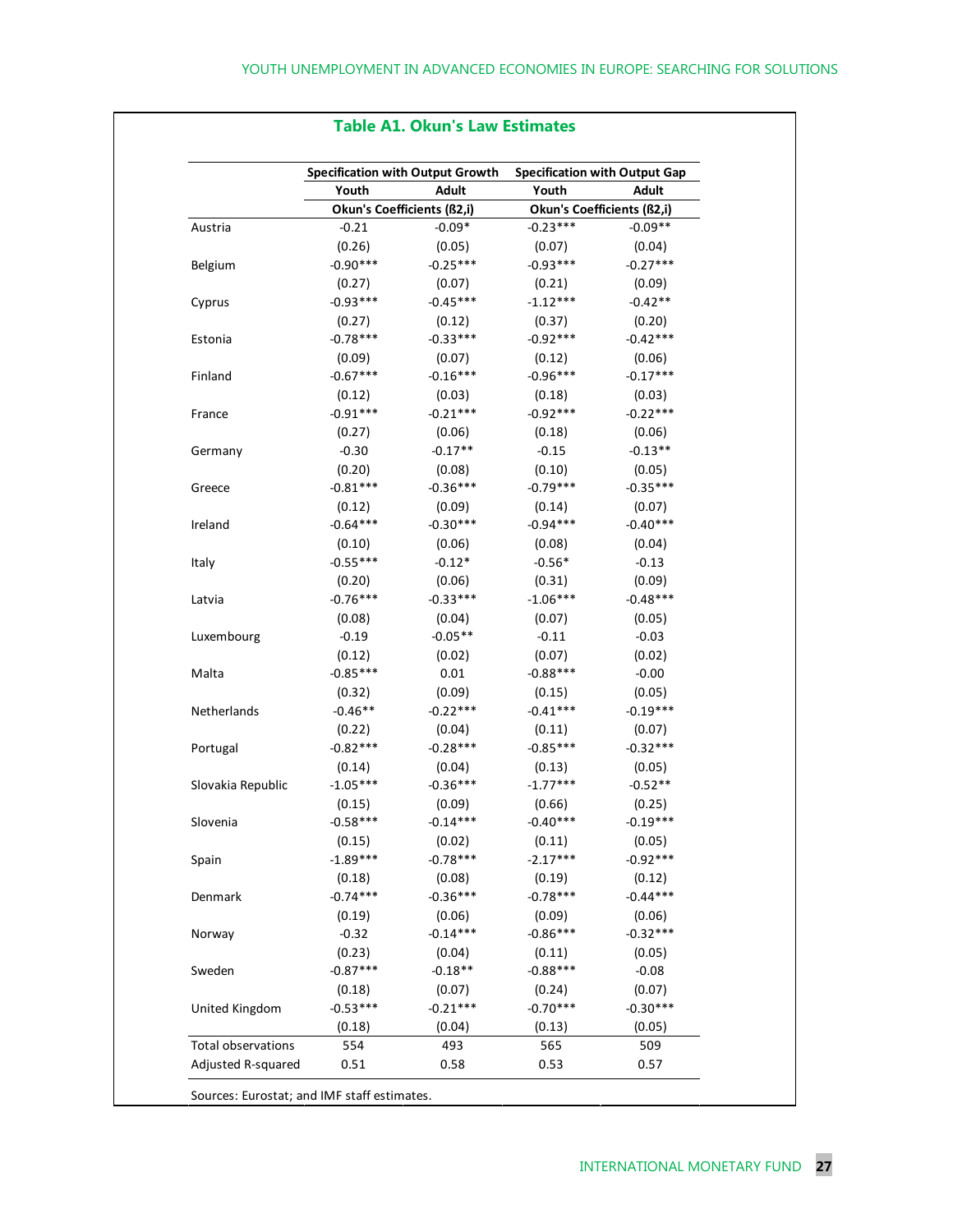#### **Table A2. Multivariate Model Estimates**

|                                                       | Youth Unemployment Rate (Level) |                     |                |                      |            |                   |                                     |          |          |        |        |          |        |
|-------------------------------------------------------|---------------------------------|---------------------|----------------|----------------------|------------|-------------------|-------------------------------------|----------|----------|--------|--------|----------|--------|
| Gross replacement rate                                | $0.48***$                       | $0.46***$           |                |                      | $0.39***$  |                   |                                     |          |          |        |        |          |        |
| <b>Inactivity Trap</b>                                | (0.12)                          | (0.09)              |                |                      | (0.09)     | 0.28<br>(0.23)    |                                     |          |          |        |        |          |        |
|                                                       |                                 |                     | 0.31<br>(0.20) | $-0.24$              |            |                   |                                     |          |          |        |        |          |        |
|                                                       |                                 |                     |                | (0.20)               |            |                   |                                     |          |          |        |        |          |        |
| Minimum wage / Median wage                            |                                 |                     | $1.24***$      | 0.40                 |            | $1.34***$         |                                     |          |          |        |        |          |        |
|                                                       |                                 |                     | (0.25)         | (0.28)               |            | (0.28)            |                                     |          |          |        |        |          |        |
| Tax wedge                                             | $1.27***$                       | $0.71**$            | 0.33           | $0.77*$              | $1.04***$  | 0.06              |                                     |          |          |        |        |          |        |
|                                                       | (0.29)                          | (0.28)              | (0.39)         | (0.39)               | (0.24)     | (0.36)            |                                     |          |          |        |        |          |        |
| Union density                                         | $-0.62***$                      | $-0.41***$          | $-0.15$        | $-0.21$              | $-0.24*$   | $-0.20$           |                                     |          |          |        |        |          |        |
|                                                       | (0.16)                          | (0.11)              | (0.14)         | (0.13)               | (0.13)     | (0.15)            |                                     |          |          |        |        |          |        |
| Protection of temporary workers                       | $-2.50*$                        |                     | $-3.49***$     |                      | $-5.20***$ |                   |                                     |          |          |        |        |          |        |
| Share of temporary workers                            | (1.31)                          | $0.36***$<br>(0.07) | (1.22)         | $0.44***$<br>(0.09)  | (1.17)     | $0.17*$<br>(0.10) |                                     |          |          |        |        |          |        |
|                                                       |                                 |                     |                |                      |            |                   | Weekly hours per worker (full-time) | $1.22**$ | $1.18**$ | 0.97   | 0.70   | $1.13**$ | 0.81   |
|                                                       |                                 |                     |                |                      |            |                   |                                     | (0.47)   | (0.48)   | (0.60) | (0.54) | (0.45)   | (0.58) |
| Share of temporary workers due to probationary period |                                 |                     | $-0.31**$      |                      | $-0.41***$ | $-0.25*$          |                                     |          |          |        |        |          |        |
|                                                       |                                 |                     | (0.14)         |                      | (0.09)     | (0.14)            |                                     |          |          |        |        |          |        |
| Share of low-educated workers                         | 0.01                            | 0.08                |                | 0.07                 |            |                   |                                     |          |          |        |        |          |        |
|                                                       | (0.10)                          | (0.08)              |                | (0.08)<br>$-0.23***$ | $-0.27***$ |                   |                                     |          |          |        |        |          |        |
| ALMP total spending per unemployed                    | $-0.36***$                      | $-0.32***$          | $-0.21***$     |                      |            | $-0.21***$        |                                     |          |          |        |        |          |        |
|                                                       | (0.06)                          | (0.04)              | (0.07)         | (0.07)               | (0.06)     | (0.07)            |                                     |          |          |        |        |          |        |
| Country-specific output gap coefficient               | Yes                             | Yes                 | Yes            | Yes                  | Yes        | Yes               |                                     |          |          |        |        |          |        |
| Country fixed effect                                  | Yes                             | Yes                 | Yes            | Yes                  | Yes        | Yes               |                                     |          |          |        |        |          |        |
| Number of Observations                                | 144                             | 151                 | 104            | 160                  | 99         | 106               |                                     |          |          |        |        |          |        |
| Adjusted R-squared                                    | 0.93                            | 0.94                | 0.96           | 0.93                 | 0.96       | 0.96              |                                     |          |          |        |        |          |        |

Sources: European Commission; Eurostat; OECD; and IMF staff estimates.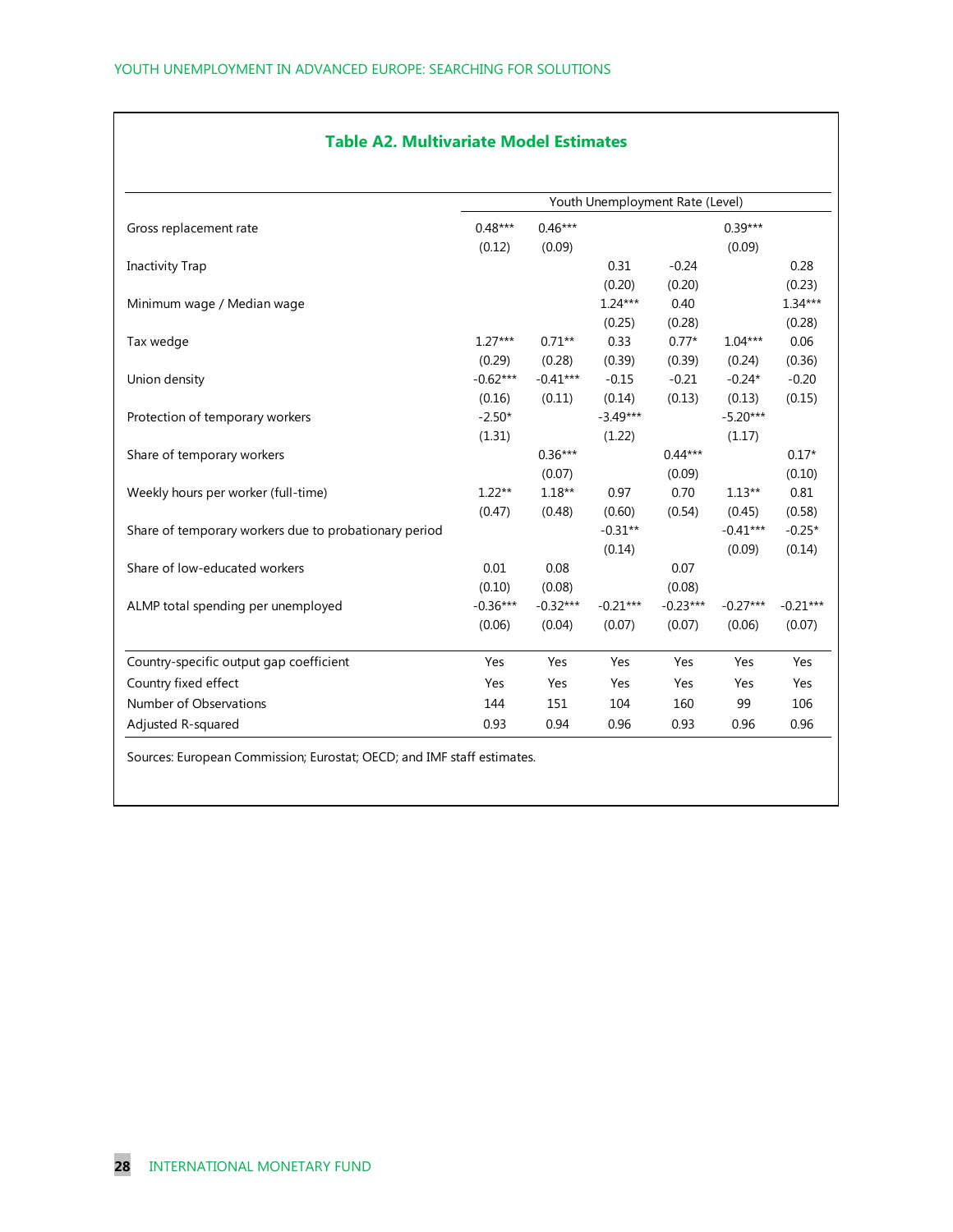### **References**

- Algan, Y., and P. Cahuc. 2009. "Civic Virtue and Labor Market Institutions." *American Economic Journal: Macroeconomics* 1 (1): 111–45.
- Ball, L., D. Leigh, and P. Loungani. 2013. "Okun's Law: Fit at Fifty?" NBER Working Paper 18668. Cambridge, Massachusetts: National Bureau of Economic Research*.*
- Banerji, A., H. Lin, and S. Saksonovs. 2014, "Youth Unemployment in Europe: Okun's Law and Beyond." IMF Working Paper, Washington DC.
- Bernal-Verdugo, L. E., D. Furceri, and D. Guillaume. 2012. "Labor Market Flexibility and Unemployment: New Empirical Evidence of Static and Dynamic Effects." *Comparative Economic Studies* 54: 251–73.
- Bertola, G., F.D. Blau, and L. M. Kahn. 2007. "Labor Market Institutions and Demographic Employment Patterns." *Journal of Population Economics,* 20 (4): 833–67.
- Blanchard, O., and T. Philippon. 2006. "The Quality of Labor Relations and Unemployment." Stern School of Business, NYU Working Paper No. FIN-06-038. New York: New York University. http://ssrn.com/abstract=1293660.
- \_\_\_\_\_\_\_\_, M. Griffiths, M., and B. Gruss. 2013a. "Boom, Bust, Recovery: Forensics of the Latvia Crisis." *Brookings Papers on Economic Activity (*Fall).
- \_\_\_\_\_\_\_\_, F. Jaumotte, and P. Loungani. 2013b. "Labor Market Policies and IMF Advice in Advanced Economies During the Great Recession." *IMF Staff Discussion Note, 13/02.* International Monetary Fund, Washington DC.
- Calmfors, L. 1994. "Active Labour Market Policies and Unemployment: A Framework for the Analysis of Crucial Design Features." *OECD Economic Studies* 22. Paris: Organization for Economic Cooperation and Development.
- \_\_\_\_\_\_\_\_, and J. Driffill. 1988. "Bargaining Structure, Corporatism and Macroeconomic Performance." *Economic Policy* 3 (6): 13–61.
- Card, D., J. Kluve, and A. Weber. 2010. "Active Labor Market Policy Evaluations: A Meta-Analysis." *The Economic Journal* 120 (548):F452–F477.
- Choudhry, M., E. Marelli, and M. Signorelli. 2012. "Youth and Total Unemployment Rate: The Impact of Policies and Institutions." Available at http://www.eco.unibs.it/~emarelli/CMS\_unemp\_instit.pdf.
- Espinoza, R., and E. Pérez Ruiz. 2014. "Labor Tax Cuts and Employment: A General Equilibrium Approach for France." Working Paper 14/114, International Monetary Fund, Washington DC.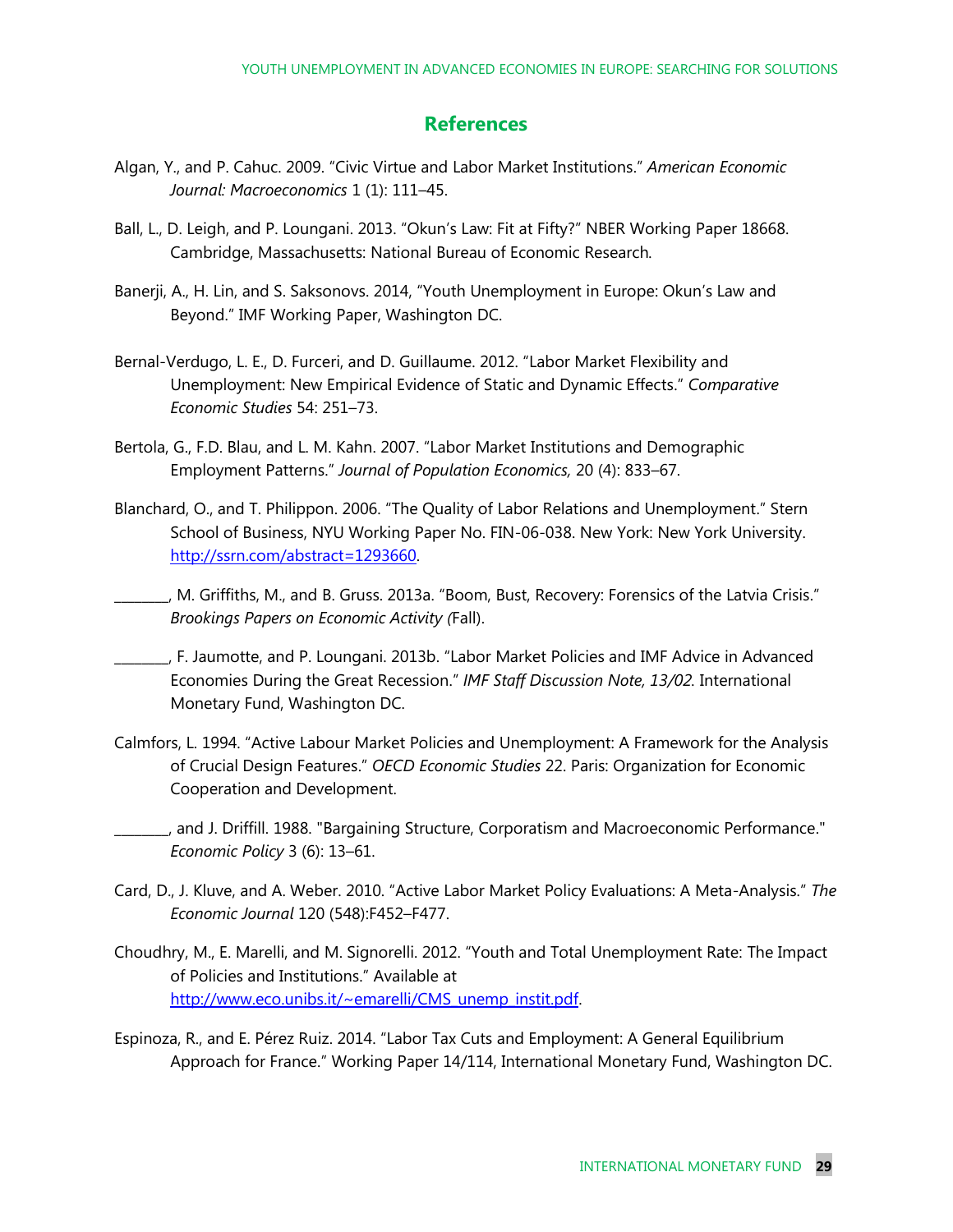Euler, D. 2013. "Germany's Dual Vocational: A Model for Other Countries?" Bertelsmann Stiftung Foundation.

Eurofound. 2011. "Young People and NEETs in Europe: First Findings."

\_\_\_\_\_\_\_\_. 2012. "Youth Guarantee: Experiences from Finland and Sweden."

European Commission. 2012a. "Moving Youth into Employment." Communication from the Commission to the European Parliament, the Council, the European Economic and Social Committee and the Committee of the Regions, 727.

- \_\_\_\_\_\_\_\_. 2012b, Commission Staff Working Document Accompanying the Document Proposal for a Council Recommendation on Establishing a Youth Guarantee, SWD(2012) 409.
- \_\_\_\_\_\_\_\_. 2013a. "Working Together for Europe's Young People: A Call to Action on Youth Unemployment." Communication from the Commission to the European Parliament, the Council, the European Economic and Social Committee and the Committee of the Regions, 447.

\_\_\_\_\_\_\_\_. 2013b. "Labor Market Developments in Europe 2013." *European Economy* 6/2013*.*

\_\_\_\_\_\_\_\_. 2014. "EU Measures to Tackle Youth Unemployment." Memo 14/466.

- Giuliano, P., and A. Spilimbergo. 2009. "Growing up in A Recession: Beliefs and the Macroeconomy." NBER Working Paper 15321. Cambridge, Massachusetts: National Bureau of Economic Research*.*
- Grubb, W.N. 1999. "Lessons from Education and Training for Youth: Five Precepts in Preparing youth for the 21st Century: The Transition from Education to the Labor Market. Paris: Organization for Economic Cooperation and Development.
- Hazans, M. 2011. "The Changing Face of Latvian Emigration." In *Latvia—Human Development Report 2010/2011: National Identity, Mobility and Capability*, ed. by Brigita Zepa and Evija Kllja. Riga: Advanced Social and Political Research Institute of the University of Latvia.
- International Labor Organization (ILO). 2010. "Global Employment Trends for Youth." Available at: http://www.ilo.org/empelm/pubs/WCMS\_143349/lang--en/index.htm.
- \_\_\_\_\_\_\_\_. 2012. "Eurozone Jobs Crisis: Trends and Policy Responses." Geneva, Switzerland.
- \_\_\_\_\_\_\_\_. 2013. "Global Employment Trends for Youth: A Generation at Risk." Available: http://www.ilo.org/wcmsp5/groups/public/---dgreports/-- dcomm/documents/publication/wcms\_212423.pdf.
- International Monetary Fund (IMF). 2014a. "Youth Unemployment in Europe: Okun's Law and Beyond." IMF Country Report No. 14/199. International Monetary Fund, Washington DC.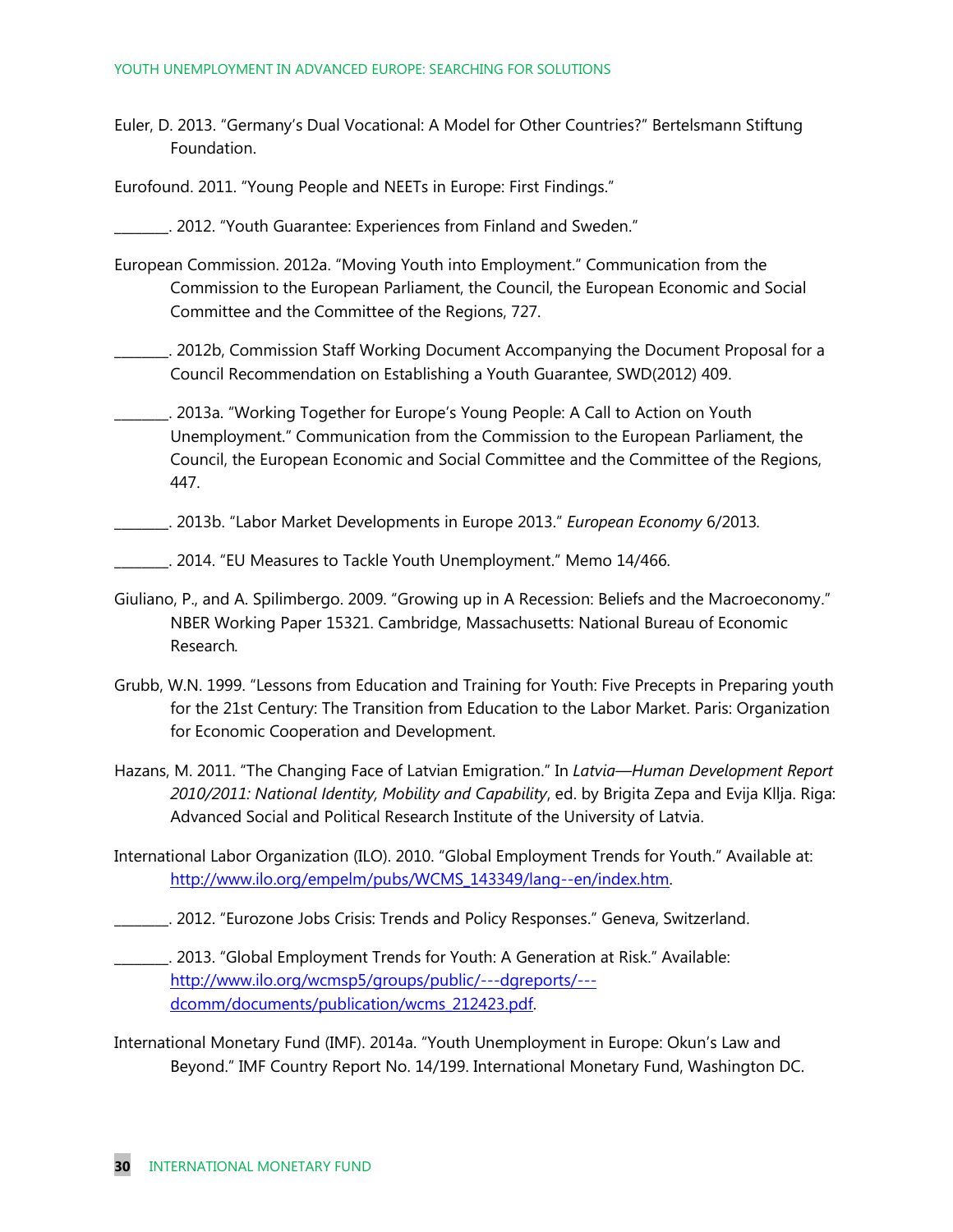\_\_\_\_\_\_\_\_. 2014b. "The Swedish Labor Market—Responding to Global Challenges." IMF Country Report No. 14/262. International Monetary Fund, Washington DC.

\_\_\_\_\_\_\_\_. 2014c. "External Rebalancing in the Euro Area: Developments and Policies." IMF Country Report No. 14/199. International Monetary Fund, Washington DC.

- Kluve, J. 2010. "The Effectiveness of European Active Labor Market Programs." *Labour Economics*, 17(6): 904−18, December.
- Lutz, H., and H. Mahringer. 2007. "Does Labour Market Promotion Work in Austria? Main Evaluation Findings on Active Labour Market Policy Programmes in Austria." WIFO Monatsberichte 80B (3): 99-218.
- Martin, J. 2000. ''What Works Among Active Labour Market Policies: Evidence from OECD Countries' Experiences.'' In *Policies Towards Full Employment:* 191–219. Paris: Organization for Economic Cooperation and Development.
- \_\_\_\_\_\_\_\_, and D. Grubb. 2001. "What Works and for Whom: A Review of OECD Countries' Experiences with Active Labour Market Policies." *Swedish Economic Policy Review* 8: 9−56.
- Nickel, S., and R. Layard. 1999. "Labor Market Institutions and Economic Performance." *Handbook of Labor Economics* Vol. 3C, ed. by O. Ashenfelter and D. Card. Amsterdam: Elsevier.
- Nicoletti, G., and S. Scarpetta. 2001. "Interactions Between Product and Labour Market Regulations: Do They Affect Employment? Evidence from OECD Countries." Banco de Portugal Conference on "Labour Market Institutions and Economic Outcomes." Available at: https://www.bportugal.pt/en-US/EstudosEconomicos/Conferencias/Documents/2001LabourMarket/Stefano.pdf.
- Organization for Economic Cooperation and Development (OECD). 2006. "Boosting Jobs and Growth." *OECD Employment Outlook.* Paris: Organization for Economic Cooperation and Development.
- \_\_\_\_\_\_\_\_. 2009. "Education at a Glance*.*" Paris: Organization for Economic Cooperation and Development.
- \_\_\_\_\_\_\_\_. 2010a. "Off to a Good Start? Jobs for Youth." Paris: Organization for Economic Cooperation and Development.
- \_\_\_\_\_\_\_\_. 2010b. "Learning for Jobs: OECD Reviews of Vocational Education and Training—Germany." Paris: Organization for Economic Cooperation and Development.
- \_\_\_\_\_\_\_\_. 2010c. "Economic Surveys: Germany." Paris: Organization for Economic Cooperation and Development.
- \_\_\_\_\_\_\_\_. 2011. "Economic Surveys: Germany." Paris: Organization for Economic Cooperation and Development.